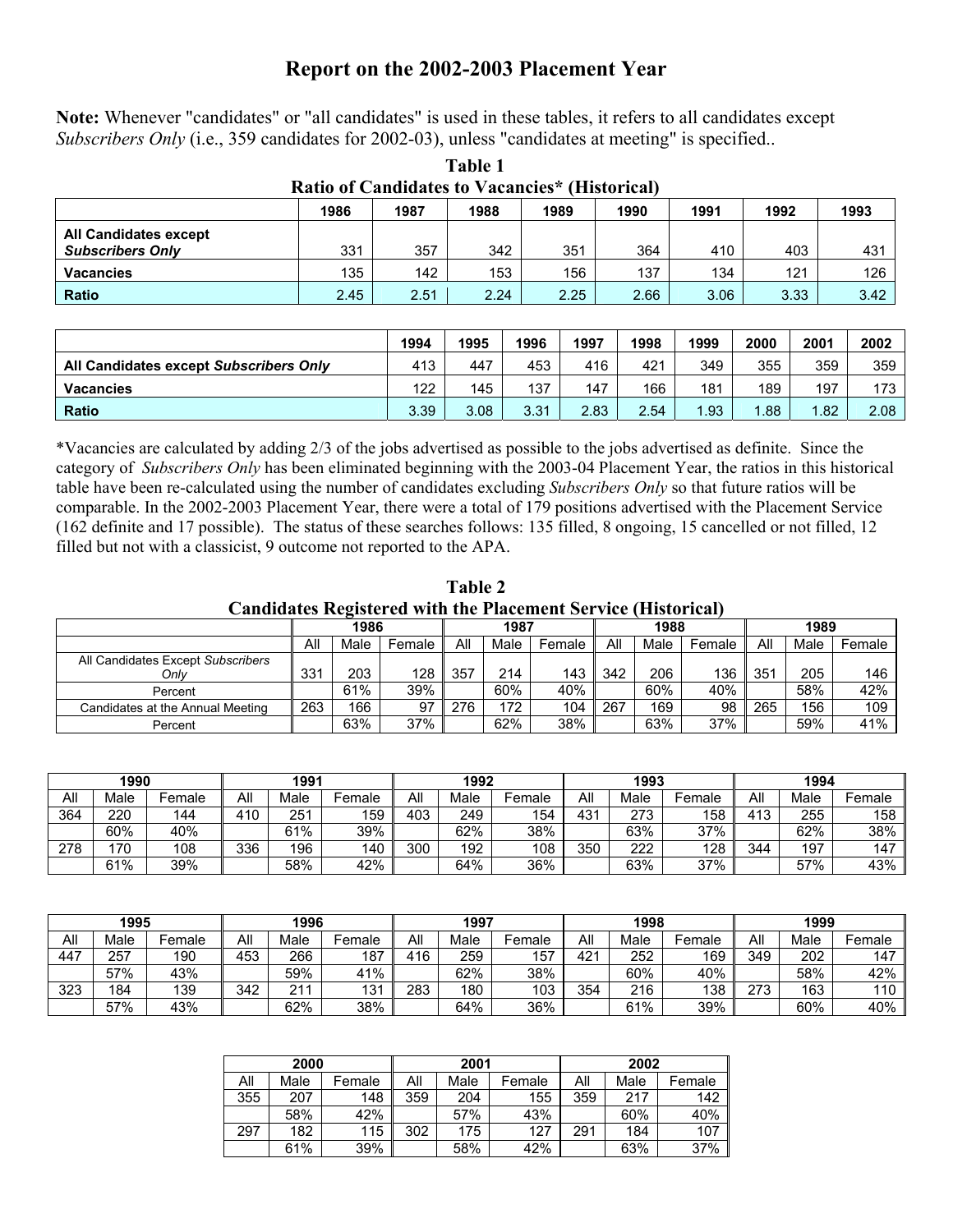| <b>Number of Interviews</b><br><b>Conducted</b> | <b>Number of Institutions</b><br><b>Conducting X Number of</b><br><b>Interviews</b> | <b>Interview</b><br><b>Totals</b> |
|-------------------------------------------------|-------------------------------------------------------------------------------------|-----------------------------------|
| see note below*                                 | 73                                                                                  | 0                                 |
| 3                                               | 2                                                                                   | 6                                 |
| 5                                               | 1                                                                                   | 5                                 |
| 6                                               | 1                                                                                   | 6                                 |
| 7                                               | 4                                                                                   | 28                                |
| 8                                               | 3                                                                                   | 24                                |
| 9                                               | 1                                                                                   | 9                                 |
| 10                                              | 7                                                                                   | 70                                |
| 11                                              | 1                                                                                   | 11                                |
| 12                                              | 4                                                                                   | 48                                |
| 13                                              | 9                                                                                   | 117                               |
| 14                                              | 11                                                                                  | 154                               |
| 15                                              | 3                                                                                   | 45                                |
| 16                                              | 1                                                                                   | 16                                |
| 17                                              | 2                                                                                   | 34                                |
| 18                                              | 2                                                                                   | 36                                |
| 20                                              | 4                                                                                   | 80                                |
| 24                                              | 2                                                                                   | 48                                |
| 25                                              | 1                                                                                   | 25                                |
| <b>Totals</b>                                   | 132                                                                                 | 762                               |

#### **Table 3 Institutions and Their Use of the Placement Service, 2002-2003**

Note: Of the 73 institutions that did not use the Placement Service to schedule interviews, 29 published ads after the convention.

| # of<br><b>Interviews</b> | <b>Female</b> | Male           | <b>Total</b>   | % of<br><b>Candidates at</b><br><b>Meeting</b> |
|---------------------------|---------------|----------------|----------------|------------------------------------------------|
| 0                         | 17            | 51             | 68             | 23%                                            |
| 1                         | 26            | 39             | 65             | 22%                                            |
| 2                         | 17            | 24             | 41             | 14%                                            |
| 3                         | 9             | 22             | 31             | 11%                                            |
| 4                         | 12            | 17             | 29             | 10%                                            |
| 5                         | 5             | 6              | 11             | 4%                                             |
| 6                         | 7             | 8              | 15             | 5%                                             |
| 7                         | 1             | 5              | 6              | 2%                                             |
| 8                         | 2             | 3              | 5              | 2%                                             |
| 9                         | 4             | 3              | 7              | 2%                                             |
| 10                        | 4             | 1              | 5              | 2%                                             |
| 11                        |               | 1              | 1              | 0.3%                                           |
| 12                        | 1             | $\overline{2}$ | 3              | 1%                                             |
| 13                        | 1             |                | 1              | 0.3%                                           |
| 14                        | 1             | 1              | $\overline{2}$ | 0.7%                                           |
| 15                        |               | 1              | 1              | 0.3%                                           |
| <b>Totals</b>             | 107           | 184            | 291            | 100%                                           |

#### **Table 4A Number of Interviews per Candidate\* at 2003 Annual Meeting**

Note: 26 candidates who returned the survey reported more interviews on the survey than were recorded on their official records with the Placement Service. This may have been due to some institutions that had not advertised with the Service conducting interviews on their own at the convention. Only the official Placement Service records have been used for all the statistics in this report that include interviews.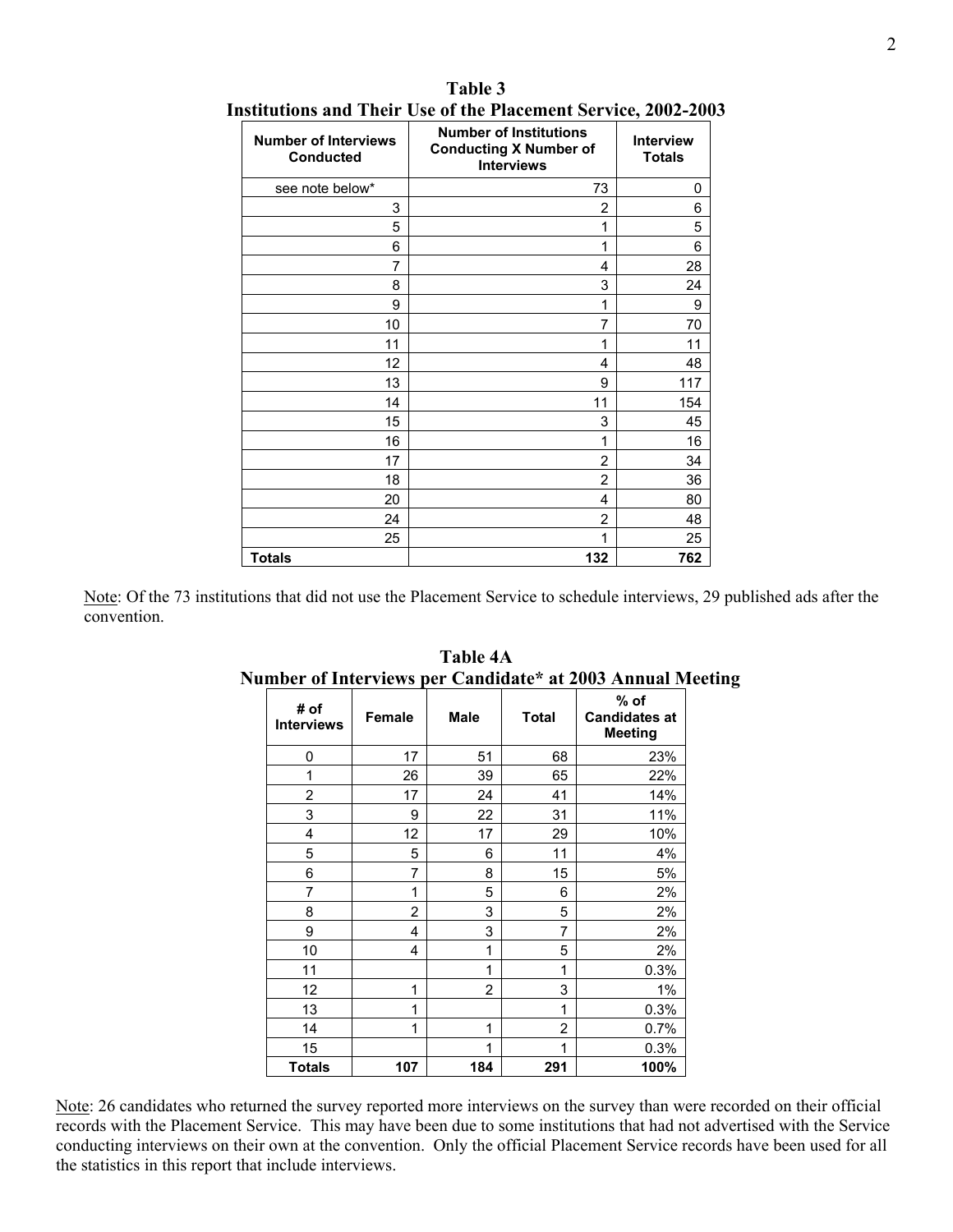| <b>Table 4B</b>                                                               |  |
|-------------------------------------------------------------------------------|--|
| Number of Interviews of Female Candidates with New 2003-04 Academic Positions |  |

| <b>Female Candidates with 2003-2004 Positions</b> |                |                          |                         |                                             |    |                                                                                 |  |  |  |  |  |
|---------------------------------------------------|----------------|--------------------------|-------------------------|---------------------------------------------|----|---------------------------------------------------------------------------------|--|--|--|--|--|
|                                                   |                |                          | <b>Type of Position</b> |                                             |    | $%$ of                                                                          |  |  |  |  |  |
| # of<br><b>Interviews</b>                         | adjunct        | non-<br>tenure-<br>track | tenure-<br>track        | <b>Total</b><br><b>Positions</b><br>tenured |    | <b>Female</b><br><b>Candidates</b><br>at Meeting<br>with x<br><b>Interviews</b> |  |  |  |  |  |
| not at<br>meeting                                 | $\overline{2}$ | 4                        |                         |                                             | 7  |                                                                                 |  |  |  |  |  |
| 0                                                 |                | 3                        | 1                       |                                             | 4  | 24%                                                                             |  |  |  |  |  |
| 1                                                 |                | $\overline{4}$           | 3                       |                                             | 7  | 27%                                                                             |  |  |  |  |  |
| $\overline{2}$                                    |                | 3                        | 3                       |                                             | 6  | 35%                                                                             |  |  |  |  |  |
| 3                                                 | 1              |                          | $\overline{2}$          |                                             | 3  | 33%                                                                             |  |  |  |  |  |
| 4                                                 | 1              | $\overline{4}$           | $\overline{2}$          |                                             | 7  | 58%                                                                             |  |  |  |  |  |
| 5                                                 |                | $\overline{2}$           | 1                       |                                             | 3  | 60%                                                                             |  |  |  |  |  |
| 6                                                 |                | 3                        | $\overline{2}$          |                                             | 5  | 71%                                                                             |  |  |  |  |  |
| 7                                                 |                |                          | 1                       |                                             | 1  | 100%                                                                            |  |  |  |  |  |
| 9                                                 |                |                          | 3                       |                                             | 3  | 75%                                                                             |  |  |  |  |  |
| 10                                                |                | $\overline{2}$           | $\overline{2}$          |                                             | 4  | 100%                                                                            |  |  |  |  |  |
| 12                                                |                |                          | 1                       |                                             | 1  | 100%                                                                            |  |  |  |  |  |
| 14                                                |                | 1                        |                         |                                             | 1  | 100%                                                                            |  |  |  |  |  |
| <b>Totals</b>                                     | 4              | 26                       | 21                      | 1                                           | 52 |                                                                                 |  |  |  |  |  |

**Table 4C** 

**Number of Interviews of Male Candidates with New 2003-04 Academic Positions** 

| Male Candidates with 2003-2004 Positions |                |                          |                         |         |                                  |                                                                |  |  |  |  |  |
|------------------------------------------|----------------|--------------------------|-------------------------|---------|----------------------------------|----------------------------------------------------------------|--|--|--|--|--|
|                                          |                |                          | <b>Type of Position</b> |         |                                  | % of Male                                                      |  |  |  |  |  |
| # of<br><b>Interviews</b>                | adjunct        | non-<br>tenure-<br>track | tenure-<br>track        | tenured | <b>Total</b><br><b>Positions</b> | <b>Candidates</b><br>at Meeting<br>with x<br><b>Interviews</b> |  |  |  |  |  |
| not at<br>meeting                        | 1              | 3                        | 1                       |         | 5                                |                                                                |  |  |  |  |  |
| 0                                        | $\overline{2}$ | $\overline{4}$           | $\overline{2}$          |         | 8                                | 16%                                                            |  |  |  |  |  |
|                                          |                | 6                        | $\overline{2}$          | 1       | 9                                | 23%                                                            |  |  |  |  |  |
| $\overline{2}$                           | 1              | 6                        | 4                       |         | 11                               | 46%                                                            |  |  |  |  |  |
| 3                                        | $\overline{2}$ | $\overline{4}$           | 5                       |         | 11                               | 50%                                                            |  |  |  |  |  |
| 4                                        |                | 5                        | 7                       |         | 12                               | 71%                                                            |  |  |  |  |  |
| 5                                        |                | 1                        | 3                       |         | 4                                | 67%                                                            |  |  |  |  |  |
| 6                                        |                | 1                        | 3                       |         | 4                                | 50%                                                            |  |  |  |  |  |
| 7                                        |                | $\overline{2}$           | 1                       |         | 3                                | 60%                                                            |  |  |  |  |  |
| 8                                        |                | $\overline{2}$           |                         |         | $\overline{2}$                   | 67%                                                            |  |  |  |  |  |
| 9                                        |                |                          | 1                       |         | 1                                | 33%                                                            |  |  |  |  |  |
| 11                                       |                |                          | 1                       |         | 1                                | 100%                                                           |  |  |  |  |  |
| 12                                       |                | 1                        |                         |         | 1                                | 50%                                                            |  |  |  |  |  |
| 14                                       |                | 1                        |                         |         | 1                                | 100%                                                           |  |  |  |  |  |
| 15                                       |                | 1                        |                         |         | 1                                | 100%                                                           |  |  |  |  |  |
| <b>Totals</b>                            | 6              | 37                       | 30                      | 1       | 74                               |                                                                |  |  |  |  |  |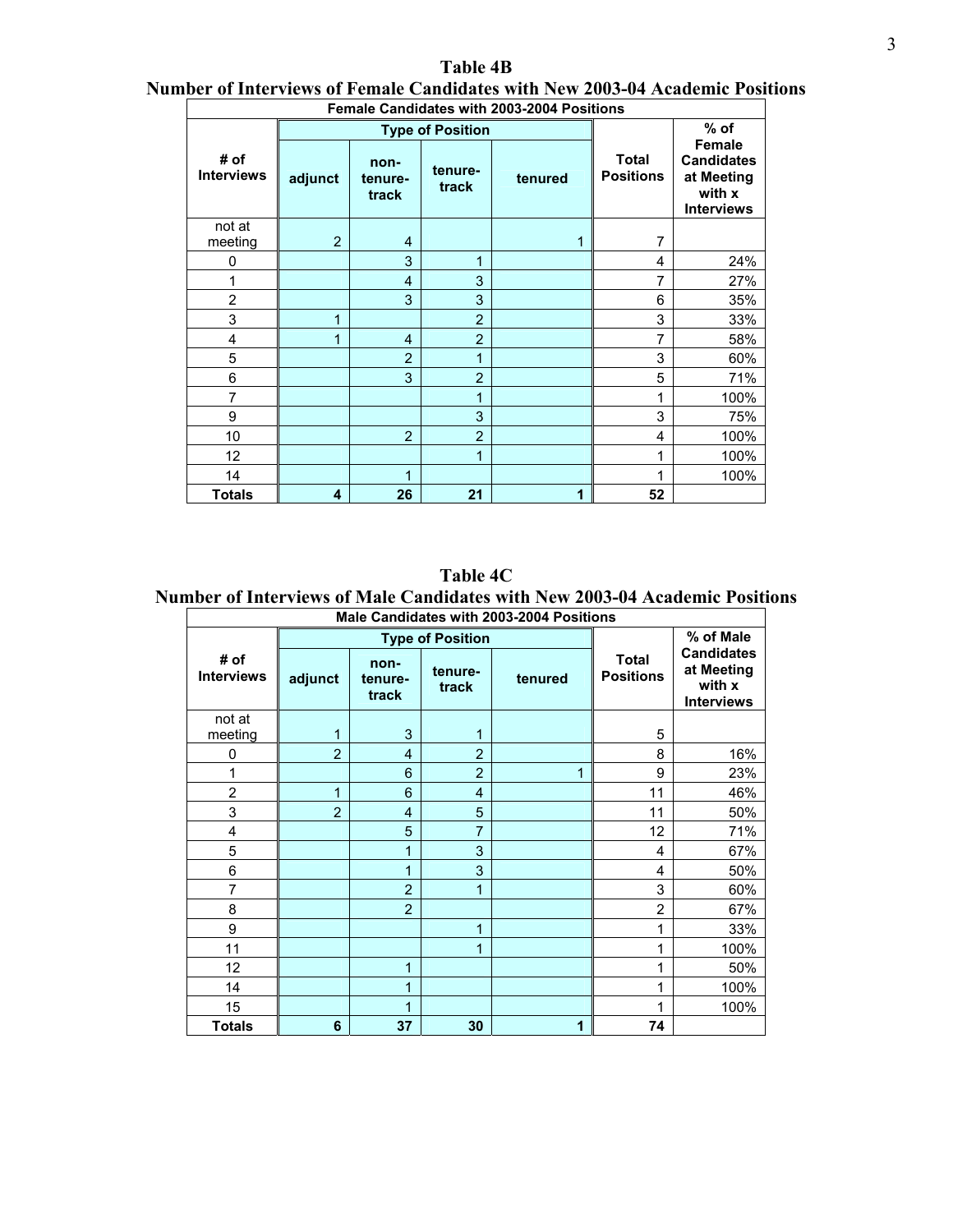|                                       |                  |                |           | <b>Number of Job Applications</b> |                              | All               | $%$ of            |
|---------------------------------------|------------------|----------------|-----------|-----------------------------------|------------------------------|-------------------|-------------------|
| <b>Employment Status</b>              | $1 - 5$          | $6 - 10$       | $11 - 20$ | Over 20                           | <b>No</b><br><b>Response</b> | <b>Candidates</b> | <b>Candidates</b> |
| Graduate Student                      | 26               | 27             | 34        | 25                                | 4                            | 116               | 32%               |
| Part-Time/Adjunct Faculty             | 9                | 10             | 15        | 6                                 |                              | 41                | 11%               |
| Full-Time Non-Tenure-Track            | 15 <sup>15</sup> | 29             | 33        | 34                                | 4                            | 115               | 32%               |
| <b>Full-Time Tenure-Track</b>         | 19               | 9              | 3         | 3                                 |                              | 35                | 10%               |
| <b>Full-Time Tenured</b>              | 5                | $\overline{2}$ |           |                                   |                              |                   | 2%                |
| Primary/Secondary Teacher             | 4                | 5              |           |                                   |                              | 10                | 3%                |
| Other Non-Academic Employment         | $\overline{2}$   | $\overline{2}$ |           | 3                                 |                              | 8                 | 2%                |
| Unemployed                            | $\overline{2}$   |                | 6         | 6                                 |                              | 15                | 4%                |
| No Response                           |                  |                |           |                                   | 11                           | 12                | 3%                |
| <b>Total of All Candidates</b>        | 82               | 86             | 92        | 77                                | 22                           | 359               | 100%              |
| <b>Total of Candidates at Meeting</b> | 56               | 72             | 83        | 65                                | 15                           | 291               | 100%              |

**Table 5A Employment Status of Placement Service Registrants** 

**Table 5B Employment Status of Candidates with New 2003-3004 Academic Positions** 

 $\Gamma$ 

| <b>Candidates with 2003-2004 Positions</b> |                |                          |                         |                |                           |                                                                 |                                                                            |  |  |  |  |
|--------------------------------------------|----------------|--------------------------|-------------------------|----------------|---------------------------|-----------------------------------------------------------------|----------------------------------------------------------------------------|--|--|--|--|
|                                            |                |                          | <b>Type of Position</b> |                | Total<br><b>Positions</b> | %                                                               | % Candidates                                                               |  |  |  |  |
| <b>Employment Status</b>                   | adjunct        | non-<br>tenure-<br>track | tenure-<br>track        | tenured        |                           | <b>Candidates</b><br>in Group<br>with 03-04<br><b>Positions</b> | in Group with<br>03-04 Tenure-<br><b>Track/Tenured</b><br><b>Positions</b> |  |  |  |  |
| Graduate Student                           | 3              | 31                       | 19                      |                | 53                        | 46%                                                             | 16%                                                                        |  |  |  |  |
| Part-Time/Adjunct Faculty                  | 4              | 6                        | 3                       |                | 13                        | 32%                                                             | 7%                                                                         |  |  |  |  |
| <b>Full-Time Non-Tenure Track</b>          | $\overline{2}$ | 19                       | 22                      |                | 44                        | 38%                                                             | 20%                                                                        |  |  |  |  |
| <b>Full-Time Tenure Track</b>              |                | $\overline{2}$           | 4                       |                | 6                         | 17%                                                             | 11%                                                                        |  |  |  |  |
| <b>Full-Time Tenured</b>                   |                |                          |                         |                | 2                         | 29%                                                             | 14%                                                                        |  |  |  |  |
| Primary/Secondary Teacher                  |                |                          |                         |                |                           | 10%                                                             | $0\%$                                                                      |  |  |  |  |
| Other Non Academic Employment              |                |                          |                         |                |                           | 13%                                                             | 13%                                                                        |  |  |  |  |
| Unemployed                                 |                | 3                        |                         |                | 3                         | 20%                                                             | $0\%$                                                                      |  |  |  |  |
| No Response                                |                |                          | $\overline{2}$          |                | 3                         | 25%                                                             | 17%                                                                        |  |  |  |  |
| Totals                                     | 10             | 63                       | 51                      | $\overline{2}$ | 126                       | 35%                                                             | 15%                                                                        |  |  |  |  |

 $\overline{\mathsf{L}}$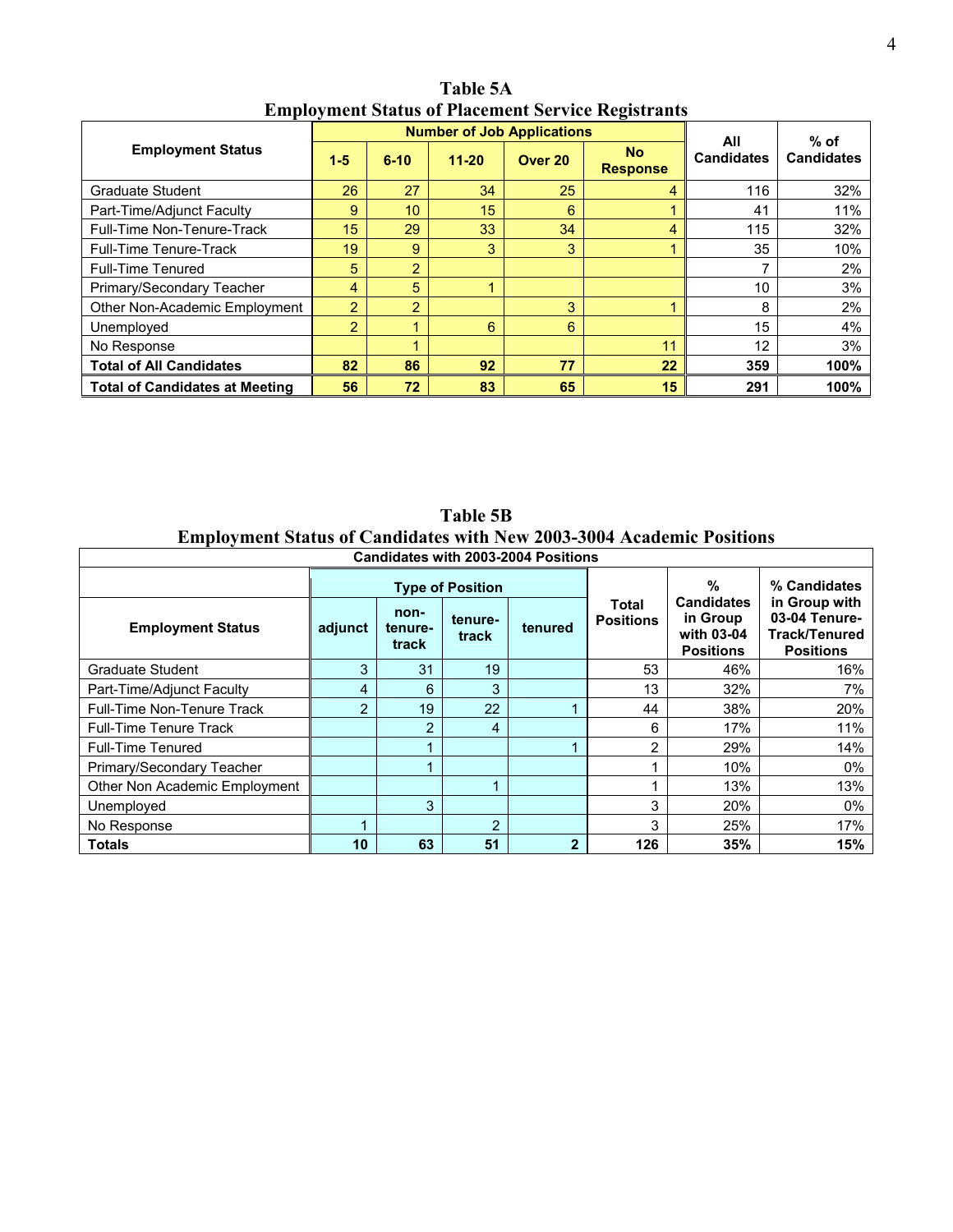| Interview Rates at 2005 Annual Meeting by Field of Specialization |                                |              |                                 |                |              |                   |                         |  |  |  |  |  |
|-------------------------------------------------------------------|--------------------------------|--------------|---------------------------------|----------------|--------------|-------------------|-------------------------|--|--|--|--|--|
|                                                                   |                                | <b>Males</b> | Total                           | <b>Ratio</b>   |              | <b>Total</b>      | Average #               |  |  |  |  |  |
|                                                                   | <b>Field</b><br><b>Females</b> |              | <b>Candidates</b><br>at Meeting | <b>Females</b> | <b>Males</b> | <b>Interviews</b> | Οī<br><b>Interviews</b> |  |  |  |  |  |
| <b>Greek Literature</b>                                           | 18                             | 55           | 73                              | 25%            | 75%          | 170               | 2.3                     |  |  |  |  |  |
| Latin Literature                                                  | 30                             | 42           | 72                              | 42%            | 58%          | 270               | 3.8                     |  |  |  |  |  |
| <b>Greek History</b>                                              | 10                             | 13           | 23                              | 43%            | 57%          | 46                | 2.0                     |  |  |  |  |  |
| Roman History                                                     | 11                             | 20           | 31                              | 35%            | 65%          | 83                | 2.7                     |  |  |  |  |  |
| Ancient Philosophy                                                | $\overline{2}$                 | 8            | 10                              | 20%            | 80%          | 12 <sub>2</sub>   | 1.2                     |  |  |  |  |  |
| Art/Archaeology                                                   | 25                             | 24           | 49                              | 51%            | 49%          | 149               | 3.0                     |  |  |  |  |  |
| Linguistics                                                       | 0                              | 3            | 3                               | $0\%$          | 100%         | 3                 | 1.0                     |  |  |  |  |  |
| Comparative Literature                                            | 2                              | 7            | 9                               | 22%            | 78%          | 22                | 2.4                     |  |  |  |  |  |
| Religion                                                          |                                | 4            | 5                               | 20%            | 80%          | 14                | 2.8                     |  |  |  |  |  |
| Other                                                             | 4                              | 3            |                                 | 57%            | 43%          | 11                | 1.6                     |  |  |  |  |  |
| No Response                                                       | 4                              | 5            | 9                               | 44%            | 56%          | 19                | 2.1                     |  |  |  |  |  |
| <b>Totals</b>                                                     | 107                            | 184          | 291                             | 37%            | 63%          | 799               | 2.7                     |  |  |  |  |  |

**Table 6A Interview Rates at 2003 Annual Meeting by Field of Specialization** 

|                                                                | Table 6B |  |  |  |  |  |  |  |  |
|----------------------------------------------------------------|----------|--|--|--|--|--|--|--|--|
| Hires by Field of Specialization, Gender, and Type of Position |          |  |  |  |  |  |  |  |  |

| <b>Candidates with 2003-2004 Positions</b>            |                         |                                  |                     |                         |                                  |                                                   |                                                                                |  |  |  |  |  |
|-------------------------------------------------------|-------------------------|----------------------------------|---------------------|-------------------------|----------------------------------|---------------------------------------------------|--------------------------------------------------------------------------------|--|--|--|--|--|
|                                                       |                         | <b>Type of Position by Field</b> |                     |                         | %                                | % Candidates                                      |                                                                                |  |  |  |  |  |
| <b>Field</b>                                          | adjunct                 | non-<br>tenure-<br>track         | tenure-<br>track    | tenured                 | <b>Total</b><br><b>Positions</b> | <b>Candidates</b><br>in Field<br><b>Positions</b> | in Field with<br>03-04 Tenure-<br>with 03-04 Track/Tenured<br><b>Positions</b> |  |  |  |  |  |
| Greek Literature -- Female                            | $\mathbf{1}$            | 5                                | 5                   |                         | 11                               | 48%                                               | 22%                                                                            |  |  |  |  |  |
| Greek Literature -- Male                              | $\overline{a}$          | 13                               | 9                   |                         | 24                               | 37%                                               | 14%                                                                            |  |  |  |  |  |
| <b>Totals</b>                                         | 3                       | 18                               | 14                  | $\bf{0}$                | 35                               | 40%                                               | 16%                                                                            |  |  |  |  |  |
| Latin Literature -- Female<br>atin Literature -- Male |                         | 8<br>10                          | 6<br>$\overline{9}$ |                         | 14<br>19                         | 42%<br>38%                                        | 18%<br>18%                                                                     |  |  |  |  |  |
| <b>Totals</b>                                         | $\mathbf 0$             | 18                               | 15                  | $\bf{0}$                | 33                               | 40%                                               | 18%                                                                            |  |  |  |  |  |
| Greek History -- Female                               |                         | $\overline{2}$                   | 2                   |                         | 4                                | 25%                                               | 13%                                                                            |  |  |  |  |  |
| Greek History -- Male                                 | $\mathbf{1}$            | 3                                | $\overline{c}$      |                         | 6                                | 43%                                               | 14%                                                                            |  |  |  |  |  |
| <b>Totals</b>                                         | $\mathbf{1}$            | 5                                | 4                   | $\bf{0}$                | 10                               | 33%                                               | 13%                                                                            |  |  |  |  |  |
| Roman History -- Female                               |                         | 4                                | $\overline{c}$      | 1                       | $\overline{7}$                   | 50%                                               | 21%                                                                            |  |  |  |  |  |
| Roman History -- Male                                 | $\overline{a}$          | $\overline{2}$                   | 3                   |                         | $\overline{7}$                   | 32%                                               | 14%                                                                            |  |  |  |  |  |
| <b>Totals</b>                                         | $\overline{\mathbf{c}}$ | 6                                | 5                   | 1                       | 14                               | 39%                                               | 17%                                                                            |  |  |  |  |  |
| Ancient Philosophy -- Male                            | $\mathbf{1}$            | 1                                | $\bf{0}$            | $\mathbf 0$             | $\overline{2}$                   | 18%                                               | 0%                                                                             |  |  |  |  |  |
| Art/Archaeology -- Female                             | $\overline{2}$          | 5                                | 3                   |                         | 10                               | 27%                                               | 8%                                                                             |  |  |  |  |  |
| Art/Archaeology -- Male                               |                         | 4                                | 6                   | 1                       | 11                               | 39%                                               | 25%                                                                            |  |  |  |  |  |
| <b>Totals</b>                                         | $\overline{2}$          | 9                                | 9                   | 1                       | 21                               | 32%                                               | 15%                                                                            |  |  |  |  |  |
| Linguistics -- Male                                   | $\mathbf{0}$            | $\overline{2}$                   | $\bf{0}$            | $\mathbf{0}$            | $\overline{2}$                   | 67%                                               | 0%                                                                             |  |  |  |  |  |
| Religion -- Female                                    |                         |                                  | 1                   |                         |                                  | 100%                                              | 100%                                                                           |  |  |  |  |  |
| Religion -- Male                                      |                         | 1                                |                     |                         | 1                                | 25%                                               | 0%                                                                             |  |  |  |  |  |
| <b>Totals</b>                                         | $\mathbf{0}$            | 1                                | 1                   | $\mathbf 0$             | $\overline{2}$                   | 40%                                               | 20%                                                                            |  |  |  |  |  |
| Other -- Female                                       |                         | $\overline{2}$                   | 1                   |                         | 3                                | 50%                                               | 17%                                                                            |  |  |  |  |  |
| Other -- Male                                         |                         | 1                                |                     |                         | 1                                | 17%                                               | 0%                                                                             |  |  |  |  |  |
| <b>Totals</b>                                         | $\mathbf 0$             | 3                                | 1                   | $\mathbf{0}$            | 4                                | 33%                                               | 8%                                                                             |  |  |  |  |  |
| No Response -- Female                                 | 1                       |                                  |                     |                         | $\overline{2}$                   | 33%                                               | 17%                                                                            |  |  |  |  |  |
| No Response -- Male                                   |                         |                                  |                     |                         | 1                                | 14%                                               | 14%                                                                            |  |  |  |  |  |
| <b>Totals</b>                                         | 1                       | 0                                | $\overline{2}$      | 0                       | 3                                | 23%                                               | 15%                                                                            |  |  |  |  |  |
| <b>Grand Totals</b>                                   | 10                      | 63                               | 51                  | $\overline{\mathbf{c}}$ | 126                              | 35%                                               | 15%                                                                            |  |  |  |  |  |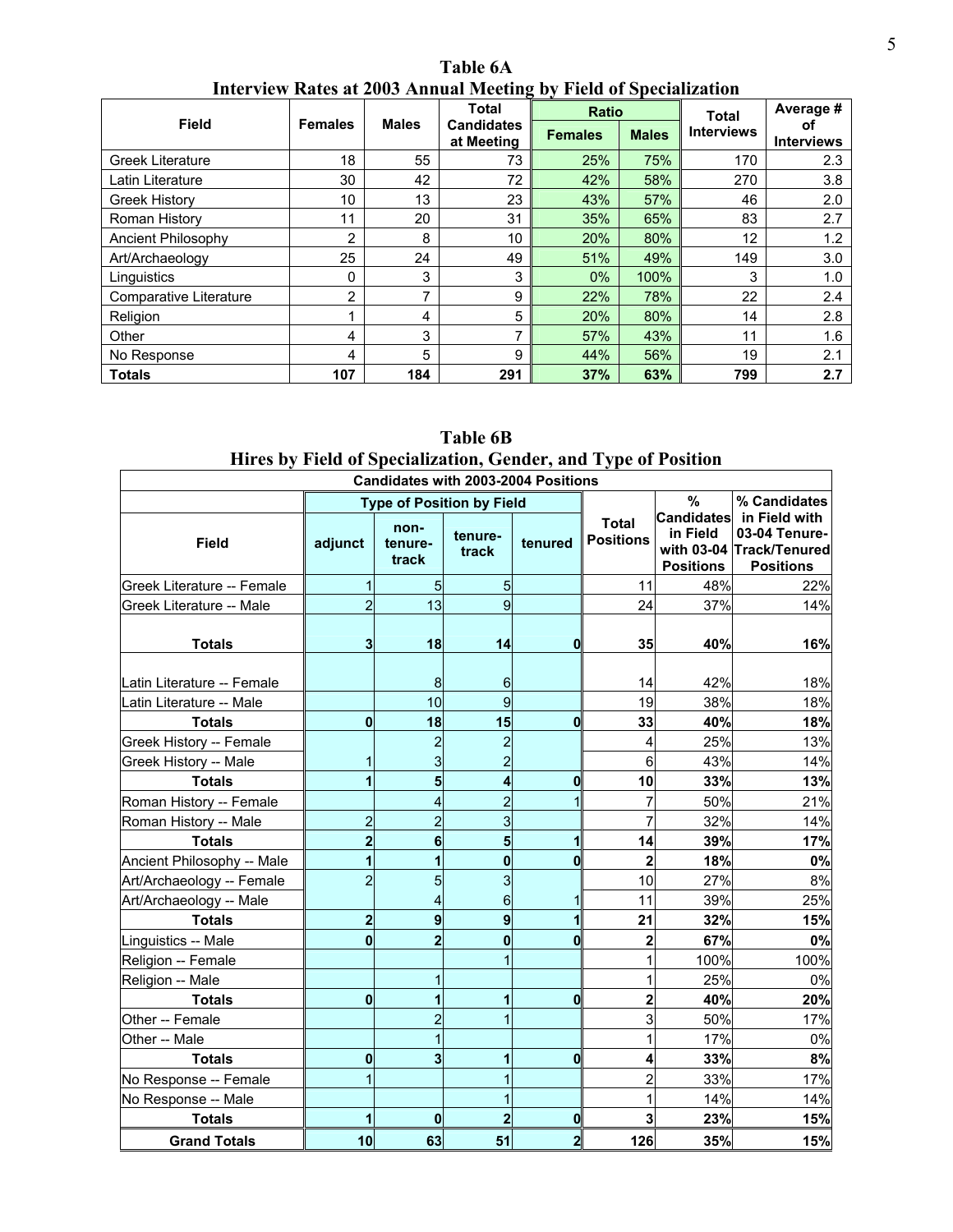**Table 7A All Candidates: Age and Number of Job Applications**

|               |                   |       |          | <b>Number of Job Applications</b> |                |                              | $\%$                           |
|---------------|-------------------|-------|----------|-----------------------------------|----------------|------------------------------|--------------------------------|
| Age           | <b>Candidates</b> | $1-5$ | $6 - 10$ | $11 - 20$                         | Over 20        | <b>No</b><br><b>Response</b> | applying<br>for 10 or<br>fewer |
| Under 30      | 64                | 14    | 12       | 20                                | 16             | 2                            | 41%                            |
| 30-39         | 218               | 43    | 59       | 59                                | 50             |                              | 47%                            |
| 40-49         | 49                | 17    | 11       | 11                                | 9              |                              | 57%                            |
| 50-59         | 15                | 6     | 3        | $\overline{2}$                    | $\overline{2}$ | $\overline{2}$               | 60%                            |
| $60+$         | 1                 | 4     |          |                                   |                |                              | 100%                           |
| No Response   | 12                |       | 1        |                                   |                | 10                           | 17%                            |
| <b>Totals</b> | 359               | 82    | 86       | 92                                | 77             | 22                           | 47%                            |

**Table 7B** 

**Interview Rates at 2003 Annual Meeting by Age and Number of Job Applications** 

|               |                              | <b>Candidates Applying for Over 20</b><br><b>Positions</b> |                                |                              | <b>Candidates Applying for Over 10</b><br><b>Positions</b> |                                  | All Candidates at Meeting    |     |                                  |  |
|---------------|------------------------------|------------------------------------------------------------|--------------------------------|------------------------------|------------------------------------------------------------|----------------------------------|------------------------------|-----|----------------------------------|--|
| Age           | <b>Candidates Interviews</b> |                                                            | Avg. # of<br><b>Interviews</b> | <b>Candidates Interviews</b> |                                                            | Avg. $#$ of<br><b>Interviews</b> | <b>Candidates Interviews</b> |     | Avg. $#$ of<br><b>Interviews</b> |  |
| Under 30      | 15 <sub>1</sub>              | 78 <sub>1</sub>                                            | 5.2                            | 34                           | 159                                                        | 4.7                              | 58                           | 189 | 3.3                              |  |
| 30-39         | 43                           | 252                                                        | 5.9                            | 97                           | 405                                                        | 4.2                              | 182                          | 552 | 3.0                              |  |
| 40-49         | 6                            |                                                            | 1.2                            | 15 <sub>1</sub>              | 23                                                         | 1.5 <sub>1</sub>                 | 34                           | 38  | 1.1                              |  |
| 50-59         |                              |                                                            | 1.0                            |                              |                                                            | 0.5                              |                              |     | 0.1                              |  |
| No Response   |                              |                                                            |                                |                              |                                                            |                                  | 10                           | 19  | 1.9                              |  |
| <b>Totals</b> | 65                           | 338                                                        | 5.2                            | 148                          | 588                                                        | 4.0                              | 291                          | 799 | 2.7                              |  |

**Table 7C Hires by Age and Type of Position** 

|               | <b>Candidates with 2003-2004 Positions</b> |                          |                  |              |                                  |                                                                 |                                                                            |  |  |  |  |  |  |
|---------------|--------------------------------------------|--------------------------|------------------|--------------|----------------------------------|-----------------------------------------------------------------|----------------------------------------------------------------------------|--|--|--|--|--|--|
|               |                                            | <b>Type of Position</b>  |                  | %            | % Candidates                     |                                                                 |                                                                            |  |  |  |  |  |  |
| Age           | adjunct                                    | non-<br>tenure-<br>track | tenure-<br>track | tenured      | <b>Total</b><br><b>Positions</b> | <b>Candidates</b><br>in Group<br>with 03-04<br><b>Positions</b> | in Group with<br>03-04 Tenure-<br><b>Track/Tenured</b><br><b>Positions</b> |  |  |  |  |  |  |
| Under 30      | $\overline{2}$                             | 18                       | 8                |              | 28                               | 44%                                                             | 13%                                                                        |  |  |  |  |  |  |
| $30 - 39$     | 6                                          | 36                       | 38               |              | 81                               | 37%                                                             | 18%                                                                        |  |  |  |  |  |  |
| 40-49         |                                            | 8                        | 4                |              | 14                               | 29%                                                             | 10%                                                                        |  |  |  |  |  |  |
| 50-59         |                                            |                          |                  |              | 2                                | 13%                                                             | $0\%$                                                                      |  |  |  |  |  |  |
| No.           |                                            |                          |                  |              |                                  |                                                                 |                                                                            |  |  |  |  |  |  |
| Response      |                                            |                          |                  |              |                                  | 8%                                                              | 8%                                                                         |  |  |  |  |  |  |
| <b>Totals</b> | 10                                         | 63                       | 51               | $\mathbf{2}$ | 126                              | 35%                                                             | 15%                                                                        |  |  |  |  |  |  |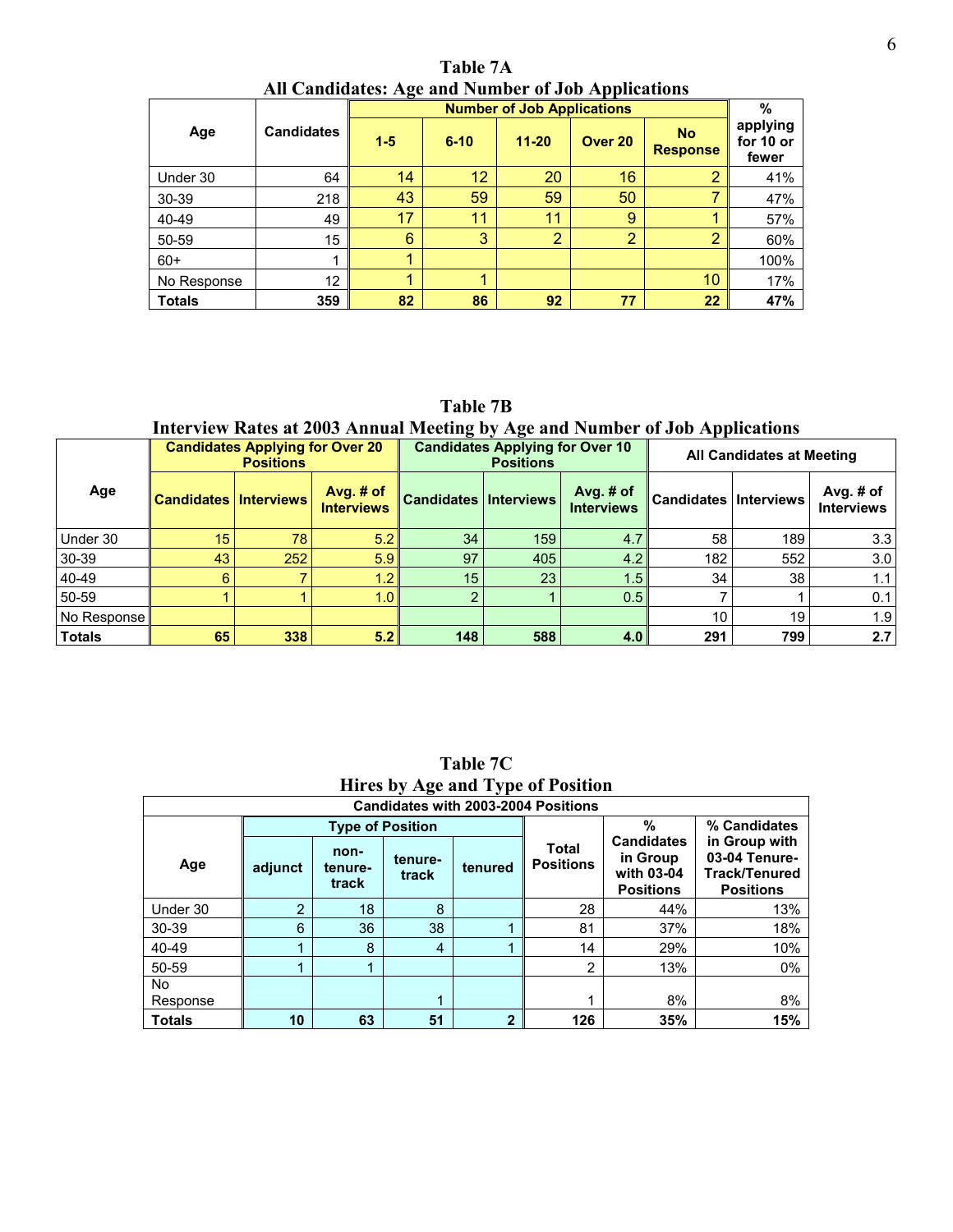|               |                   | <b>Candidates Applying for Over 20</b><br><b>Positions</b> |                                |                   | <b>Candidates Applying for Over 10</b><br><b>Positions</b> |                                | <b>All Candidates at Meeting</b> |                   |                                |  |
|---------------|-------------------|------------------------------------------------------------|--------------------------------|-------------------|------------------------------------------------------------|--------------------------------|----------------------------------|-------------------|--------------------------------|--|
| Degree Year   | <b>Candidates</b> | <b>Interviews</b>                                          | Avg. # of<br><b>Interviews</b> | <b>Candidates</b> | <b>Interviews</b>                                          | Avg. # of<br><b>Interviews</b> | <b>Candidates</b>                | <b>Interviews</b> | Avg. # of<br><b>Interviews</b> |  |
|               |                   |                                                            |                                |                   |                                                            |                                |                                  |                   |                                |  |
| 2003          | 17                | 87                                                         | 5.1                            | 54                | 215                                                        | 4.0                            | 98                               | 285               | 2.9                            |  |
| 2002          | 17                | 91                                                         | 5.4                            | 30                | 135                                                        | 4.5                            | 52                               | 180               | 3.5                            |  |
| 2001          | 4                 | 10                                                         | 2.5                            | 13                | 38                                                         | 2.9                            | 18                               | 45                | 2.5                            |  |
| 2000          | 3                 | 20                                                         | 6.7                            | 5                 | 24                                                         | 4.8                            | 11                               | 35                | 3.2                            |  |
| 1999          | 6                 | 30                                                         | 5.0                            | 7                 | 35                                                         | 5.0                            | 16                               | 48                | 3.0                            |  |
| 1998          | 4                 | 17                                                         | 4.3                            | 10                | 27                                                         | 2.7                            | 13                               | 30                | 2.3                            |  |
| 1997          |                   | 1                                                          | 1.0                            | 3                 | 10                                                         | 3.3                            | 8                                | 17                | 2.1                            |  |
| 1996          | 1                 | $\overline{7}$                                             | 7.0                            | $\overline{2}$    | 9                                                          | 4.5                            | 4                                | 13                | 3.3                            |  |
| 1995          |                   |                                                            |                                |                   | $\mathbf 0$                                                | 0.0                            | $\overline{2}$                   | 1                 | 0.5                            |  |
| 1994          |                   |                                                            |                                | $\overline{2}$    | 5                                                          | 2.5                            | 8                                | 8                 | 1.0                            |  |
| 1993          |                   |                                                            |                                |                   | 1                                                          | 1.0                            | $\overline{c}$                   | $\overline{2}$    | 1.0                            |  |
| 1992          | 1                 | 4                                                          | 4.0                            |                   | 4                                                          | 4.0                            |                                  | 4                 | 4.0                            |  |
| 1991          |                   |                                                            |                                |                   | $\overline{2}$                                             | 2.0                            | $\overline{2}$                   | 4                 | 2.0                            |  |
| 1990          |                   |                                                            |                                |                   |                                                            |                                |                                  | $\mathbf{0}$      | 0.0                            |  |
| >1990         | 1                 | 4                                                          | 4.0                            |                   | 4                                                          | 4.0                            | 4                                | 6                 | 1.5                            |  |
| No Response   | 10                | 67                                                         | 6.7                            | 17                | 79                                                         | 4.6                            | 51                               | 121               | 2.4                            |  |
| <b>Totals</b> | 65                | 338                                                        | 5.2                            | 148               | 588                                                        | 4.0                            | 291                              | 799               | 2.7                            |  |

**Table 8A** 

**Interview Rates at 2003 Annual Meeting by Degree Year and Number of Job Applications** 

**Table 8B Hires by Degree Year and Type of Position** 

|                       | <b>Candidates with 2003-2004 Positions</b>                         |                |                                  |                                                                 |                                                                            |      |              |  |  |  |  |  |  |
|-----------------------|--------------------------------------------------------------------|----------------|----------------------------------|-----------------------------------------------------------------|----------------------------------------------------------------------------|------|--------------|--|--|--|--|--|--|
|                       |                                                                    |                | <b>Type of Position</b>          |                                                                 |                                                                            | %    | % Candidates |  |  |  |  |  |  |
| <b>Degree</b><br>Year | non-<br>tenure-<br>adjunct<br>tenured<br>tenure-<br>track<br>track |                | <b>Total</b><br><b>Positions</b> | <b>Candidates</b><br>in Group<br>with 03-04<br><b>Positions</b> | in Group with<br>03-04 Tenure-<br><b>Track/Tenured</b><br><b>Positions</b> |      |              |  |  |  |  |  |  |
| 1988                  |                                                                    | 1              |                                  |                                                                 |                                                                            | 100% | $0\%$        |  |  |  |  |  |  |
| 1991                  |                                                                    |                | $\overline{2}$                   |                                                                 | $\overline{2}$                                                             | 100% | 100%         |  |  |  |  |  |  |
| 1992                  |                                                                    | 1              |                                  |                                                                 | 1                                                                          | 33%  | 0%           |  |  |  |  |  |  |
| 1994                  |                                                                    |                | 1                                |                                                                 | 1                                                                          | 11%  | 11%          |  |  |  |  |  |  |
| 1996                  |                                                                    |                | $\overline{2}$                   |                                                                 | $\overline{2}$                                                             | 50%  | 50%          |  |  |  |  |  |  |
| 1997                  |                                                                    | 1              | $\overline{2}$                   |                                                                 | 3                                                                          | 27%  | 18%          |  |  |  |  |  |  |
| 1998                  |                                                                    | 1              | 3                                |                                                                 | 4                                                                          | 25%  | 19%          |  |  |  |  |  |  |
| 1999                  | 3                                                                  | 4              |                                  |                                                                 | 7                                                                          | 37%  | 0%           |  |  |  |  |  |  |
| 2000                  |                                                                    | $\overline{2}$ | 3                                |                                                                 | 5                                                                          | 33%  | 20%          |  |  |  |  |  |  |
| 2001                  |                                                                    | 5              | $\overline{2}$                   |                                                                 | 7                                                                          | 32%  | 9%           |  |  |  |  |  |  |
| 2002                  | $\overline{2}$                                                     | 12             | 9                                |                                                                 | 23                                                                         | 37%  | 15%          |  |  |  |  |  |  |
| 2003                  | $\overline{2}$                                                     | 29             | 18                               |                                                                 | 49                                                                         | 44%  | 16%          |  |  |  |  |  |  |
| No.                   |                                                                    |                |                                  |                                                                 |                                                                            |      |              |  |  |  |  |  |  |
| Response              | 3                                                                  | 7              | 9                                | $\overline{2}$                                                  | 21                                                                         | 31%  | 16%          |  |  |  |  |  |  |
| <b>Totals</b>         | 10                                                                 | 63             | 51                               | $\overline{2}$                                                  | 126                                                                        | 35%  | 15%          |  |  |  |  |  |  |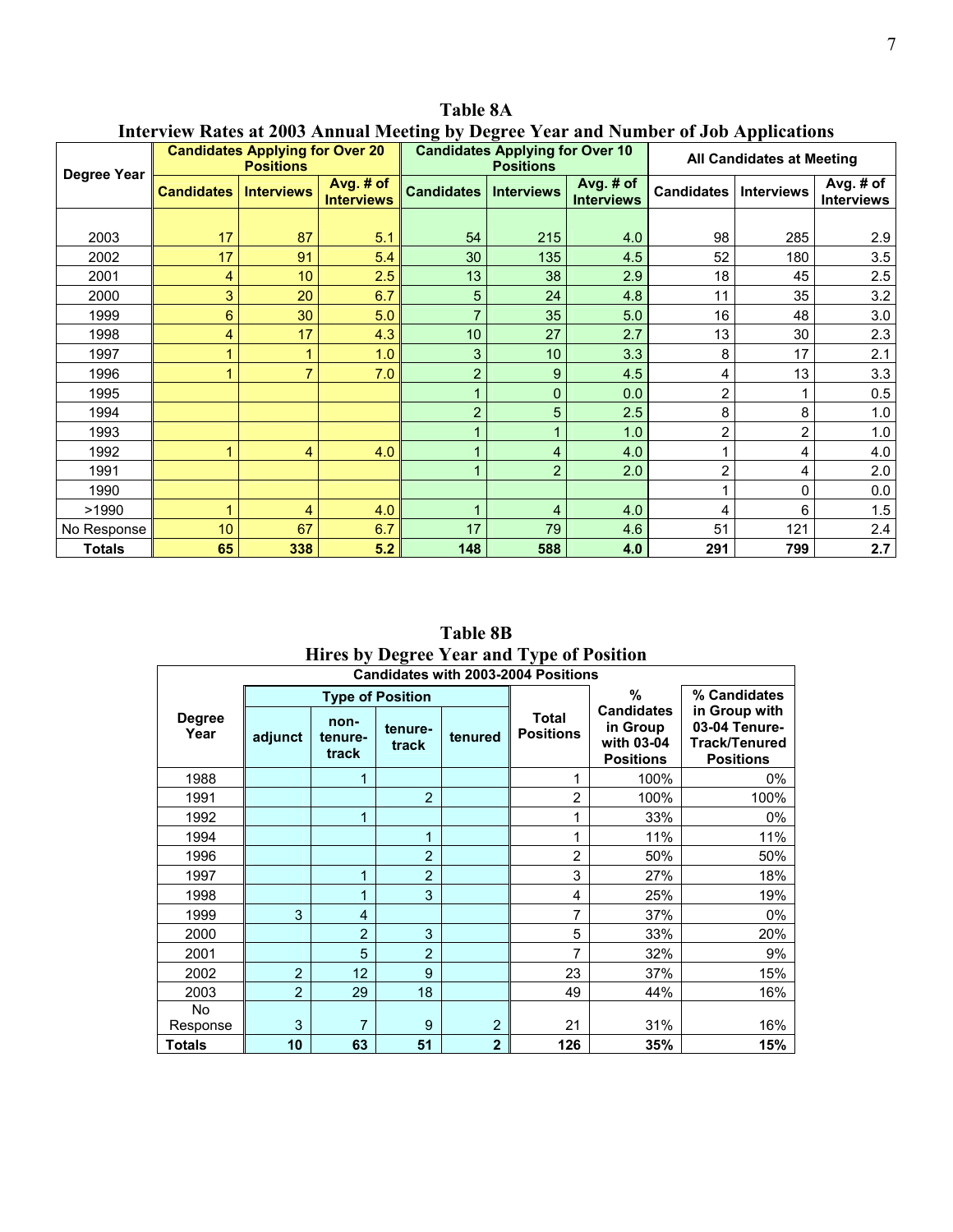**Table 9A Interview Rates at 2000-2003 Annual Meetings by Doctoral Institution\***

| <b>Institution</b>      | Candid-<br>ates | Inter-<br>views         | Avg.<br># of<br><b>Interviews</b> | Candid-<br>ates | Inter-<br>views | Avg.<br># of<br><b>Interviews</b> | Candid-<br>ates | Inter-<br>views | Avg.<br># of<br><b>Interviews</b> | Candid-<br>ates (3-yr<br>average) | <b>Interviews</b><br>$(3 - yr)$<br>average) | # of<br><b>Interviews</b><br>$(3 - yr)$<br>average) |  |
|-------------------------|-----------------|-------------------------|-----------------------------------|-----------------|-----------------|-----------------------------------|-----------------|-----------------|-----------------------------------|-----------------------------------|---------------------------------------------|-----------------------------------------------------|--|
|                         |                 | 2002-2003               |                                   |                 | 2001-2002       |                                   |                 | 2000-2001       |                                   |                                   | 2000-2003 Means                             |                                                     |  |
| <b>British Columbia</b> | 1               | $\mathbf 0$             | 0.0                               | $\overline{2}$  | 1               | 0.5                               | $\mathbf{1}$    | 0               | 0.0                               | $\mathbf{1}$                      | $\Omega$                                    | 0.17                                                |  |
| <b>Brown</b>            | 5               | $\overline{17}$         | 3.4                               | $\overline{2}$  | 7               | 3.5                               | $\overline{2}$  | 5               | $\overline{2.5}$                  | 3                                 | 10                                          | 3.13                                                |  |
| <b>Bryn Mawr</b>        | $\overline{2}$  | 3                       | 1.5                               | $\mathbf{1}$    | 5               | 5.0                               | 5               | $\overline{22}$ | 4.4                               | $\overline{3}$                    | 10                                          | 3.63                                                |  |
| <b>Buffalo</b>          | $\overline{3}$  | $\overline{5}$          | 1.7                               | 3               | 5               | $\overline{1.7}$                  | 1               | 1               | 1.0                               | $\overline{2}$                    | $\overline{4}$                              | 1 4 4                                               |  |
| Chicago                 | 5               | 39                      | 7.8                               | $\overline{5}$  | 21              | 4.2                               | 6               | $\overline{21}$ | $\overline{3.5}$                  | 5                                 | 27                                          | 5.17                                                |  |
| Cincinnati              | 4               | $\overline{21}$         | $\overline{5.3}$                  | 3               | 11              | 3.7                               | $\overline{2}$  | 7               | $\overline{3.5}$                  | $\overline{3}$                    | 13                                          | 4.14                                                |  |
| Colorado                | $\overline{2}$  | 9                       | 4.5                               | $\overline{2}$  | 8               | 4.0                               | 3               | $\overline{8}$  | $\overline{2.7}$                  | $\overline{2}$                    | $\bf 8$                                     | 3.72                                                |  |
| Columbia                | 1               | $\overline{2}$          | $\overline{2.0}$                  | 3               | 4               | 1.3                               | $\overline{2}$  | $\overline{2}$  | 1.0                               | $\overline{2}$                    | $\overline{3}$                              | 1.44                                                |  |
| Cornell                 | 3               | $\overline{4}$          | 1.3                               | $\mathbf{1}$    | 1               | 1.0                               | $\overline{2}$  | 3               | 1.5                               | $\overline{2}$                    | $\mathbf{3}$                                | 1.28                                                |  |
| Duke                    | 5               | 20                      | 4.0                               | 5               | 12              | 2.4                               | $\mathbf{1}$    | 7               | 7.0                               | $\overline{\mathbf{4}}$           | 13                                          | 447                                                 |  |
| Harvard                 | 5               | $\overline{21}$         | $\overline{4.2}$                  | 5               | 9               | 1.8                               | 5               | $\overline{33}$ | 6.6                               | 5                                 | 21                                          | 4.20                                                |  |
| Illinois-Urbana         | 4               | 15                      | 3.8                               | 4               | $\overline{19}$ | 4.8                               | 4               | $\overline{20}$ | 5.0                               | 4                                 | 18                                          | 4.50                                                |  |
| Indiana                 | $\overline{2}$  | $\mathbf{9}$            | 4.5                               | $\overline{2}$  | 7               | 3.5                               | $\mathbf{1}$    | 3               | $\overline{3.0}$                  | $\overline{2}$                    | $6\phantom{1}6$                             | 3.67                                                |  |
| Iowa                    | 1               | $\overline{\mathbf{4}}$ | 4.0                               | $\overline{2}$  | $\overline{11}$ | 5.5                               | $\overline{2}$  | $\overline{3}$  | 1.5                               | $\overline{2}$                    | $\overline{6}$                              | 3.67                                                |  |
| Johns Hopkins           | 1               | $\overline{0}$          | 0.0                               | $\overline{2}$  | 7               | 3.5                               | $\overline{2}$  | $\overline{3}$  | 1.5                               | $\overline{2}$                    | 3                                           | 1.67                                                |  |
| Michigan                | $\overline{7}$  | 60                      | 8.6                               | $\overline{6}$  | $\overline{41}$ | 6.8                               | $\overline{9}$  | 29              | $\overline{3.2}$                  | $\overline{7}$                    | 43                                          | 6.21                                                |  |
| Minnesota               | 4               | 6                       | 6.0                               | 3               | 19              | 6.3                               | 3               | 9               | 3.0                               | $\overline{2}$                    | 11                                          | 5.11                                                |  |
| <b>Ohio State</b>       | 8               | 8                       | 1.0                               | 3               | 12              | 4.0                               | $\overline{2}$  | 4               | 2.0                               | 4                                 | 8                                           | 2.33                                                |  |
| Pennsylvania            | 5               | $\overline{30}$         | 6.0                               | 7               | 47              | 6.7                               | 10              | $\overline{43}$ | $\overline{4.3}$                  | $\overline{7}$                    | 40                                          | 5.67                                                |  |
| Pittsburgh              | 1               | $\overline{4}$          | 4.0                               | 1               | $\overline{2}$  | 2.0                               | 1               | $\overline{2}$  | 2.0                               | 1                                 | 3                                           | 2.67                                                |  |
| Princeton               | 6               | $\overline{25}$         | 4.2                               | $\overline{5}$  | $\overline{23}$ | 4.6                               | 8               | $\overline{24}$ | $\overline{3.0}$                  | $\overline{6}$                    | 24                                          | 3.92                                                |  |
| <b>Rutgers</b>          | 1               | 4                       | 4.0                               | $\overline{2}$  | 20              | 10.0                              | 1               | 1               | 1.0                               | $\mathbf{1}$                      | 8                                           | 5.00                                                |  |
| St. Andrews             | $\overline{2}$  | $\overline{13}$         | 6.5                               | $\mathbf{1}$    | 3               | $\overline{3.0}$                  | 1               | 1               | 1.0                               | $\overline{1}$                    | $6\overline{6}$                             | 3.50                                                |  |
| Stanford                | 6               | $\overline{23}$         | 3.8                               | 3               | $\overline{2}$  | 0.7                               | 3               | 4               | 1.3                               | $\overline{\mathbf{4}}$           | 10                                          | 1.94                                                |  |
| Texas                   | $\overline{3}$  | $\overline{18}$         | 6.0                               | $\overline{6}$  | $\overline{36}$ | 6.0                               | $\overline{7}$  | $\overline{20}$ | $\overline{2.9}$                  | 5                                 | $\overline{25}$                             | 4.95                                                |  |
| Toronto                 | 6               | 10                      | 1.7                               | 3               | 4               | 1.3                               | $\overline{2}$  | 1               | 0.5                               | 4                                 | 5                                           | 1.17                                                |  |
| <b>UC Berkeley</b>      | 10              | $\overline{57}$         | 5.7                               | $\overline{5}$  | 39              | 7.8                               | $\overline{5}$  | $\overline{13}$ | $\overline{2.6}$                  | $\overline{7}$                    | 36                                          | 5.37                                                |  |
| <b>UCLA</b>             | 4               | $\overline{12}$         | 3.0                               | 4               | 29              | 7.3                               | 4               | $\overline{24}$ | 6.0                               | 4                                 | $\overline{22}$                             | 5.42                                                |  |
| <b>UNC</b>              | 3               | 6                       | 2.0                               | 8               | 53              | 6.6                               | 4               | 11              | $\overline{2.8}$                  | 5                                 | 23                                          | 3.79                                                |  |
| <b>USC</b>              | 4               | 20                      | 5.0                               | $\overline{2}$  | $\overline{20}$ | 10.0                              | 4               | 18              | 4.5                               | $\overline{3}$                    | 19                                          | 6.50                                                |  |
| Washington              | $\overline{2}$  | 8                       | 4.0                               | 3               | $\overline{12}$ | 4.0                               | 4               | 14              | $\overline{3.5}$                  | 3                                 | 11                                          | 3.83                                                |  |
| Wisconsin               | $\overline{2}$  | $\overline{2}$          | 1.0                               | 1               | 7               | 7.0                               | 3               | $\overline{12}$ | 4.0                               | $\overline{2}$                    | $\overline{7}$                              | 4.00                                                |  |
| Yale                    | 5               | $\overline{4}$          | 0.8                               | 8               | 50              | 6.3                               | 5               | 15              | 3.0                               | 6                                 | 23                                          | 3.35                                                |  |
| <b>Totals</b>           | 120             | 479                     | 4.0                               | 113             | 547             | 4.8                               | 115             | 383             | 3.3                               | 116                               | 470                                         | 4.05                                                |  |

\*Note: Only candidates who applied for more than 10 positions are included in this table. Only institutions that had at least 1 such candidate for all three years are represented in the table.

|                    | Top To Institutions^ by Average Number of Interviews |                                                      |      |                    |                                  |  |  |  |  |  |  |  |  |
|--------------------|------------------------------------------------------|------------------------------------------------------|------|--------------------|----------------------------------|--|--|--|--|--|--|--|--|
| 2002-2003          |                                                      | 2001-2002                                            |      | 2000-2003 Means    |                                  |  |  |  |  |  |  |  |  |
| <b>Institution</b> | Avg. # of<br><b>Interviews</b>                       | Avg. # of<br><b>Institution</b><br><b>Interviews</b> |      | <b>Institution</b> | Avg. $#$ of<br><b>Interviews</b> |  |  |  |  |  |  |  |  |
| Michigan           | 8.6                                                  | <b>USC</b>                                           | 10.0 | <b>USC</b>         | 6.50                             |  |  |  |  |  |  |  |  |
| Chicago            | 7.8                                                  | Rutgers                                              | 10.0 | Michigan           | 6.21                             |  |  |  |  |  |  |  |  |
| St. Andrews        | 6.5                                                  | <b>UC Berkelev</b>                                   | 7.8  | Pennsylvania       | 5.67                             |  |  |  |  |  |  |  |  |
| Minnesota          | 6.0                                                  | <b>UCLA</b>                                          | 7.3  | <b>UCLA</b>        | 5.42                             |  |  |  |  |  |  |  |  |
| Pennsylvania       | 6.0                                                  | Michigan                                             | 6.8  | <b>UC Berkeley</b> | 5.37                             |  |  |  |  |  |  |  |  |
| Texas              | 6.0                                                  | Pennsylvania                                         | 6.7  | Chicago            | 5.17                             |  |  |  |  |  |  |  |  |
| <b>UC Berkelev</b> | 5.7                                                  | <b>UNC</b>                                           | 6.6  | Minnesota          | 5.11                             |  |  |  |  |  |  |  |  |
| Cincinnati         | 5.3                                                  | Minnesota                                            | 6.3  | Rutgers            | 5.00                             |  |  |  |  |  |  |  |  |
| <b>USC</b>         | 5.0                                                  | Yale                                                 | 6.3  | Texas              | 4.95                             |  |  |  |  |  |  |  |  |
| Indiana            | 4.5                                                  | Texas                                                | 6.0  | Illinois-Urbana    | 4.50                             |  |  |  |  |  |  |  |  |

**Table 9B Top 10 Institutions\* by Average Number of Interviews**

\*Note: These rankings are based on the information in Table 9A.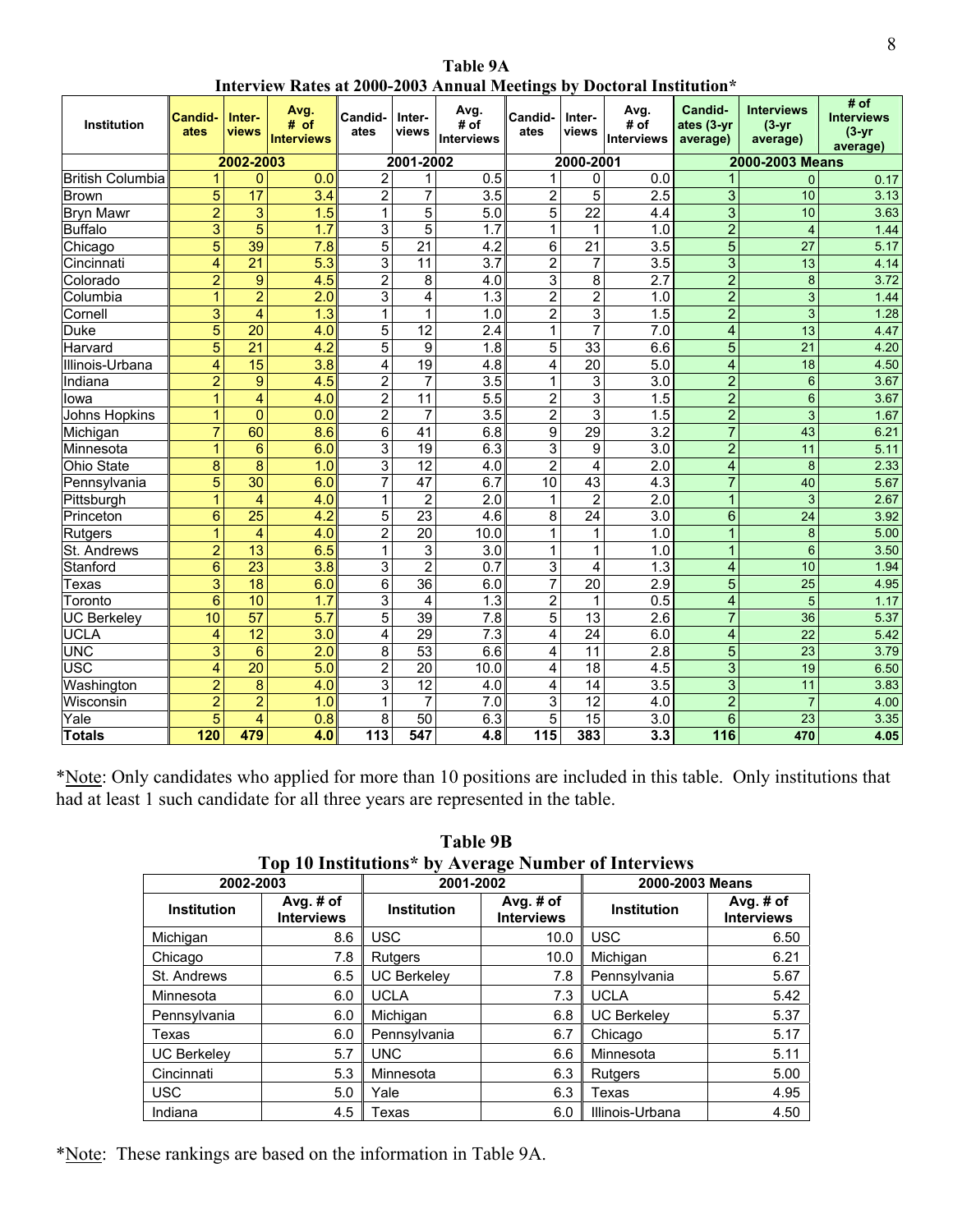| Table 9C                                      |
|-----------------------------------------------|
| Hires by Doctoral Degree and Type of Position |
| Condidates with 0000 0004 Bealtisms           |

| <b>Candidates with 2003-2004 Positions</b> |              |                          |                         |                         |                                  |                                                                 |                                                                            |  |  |  |  |
|--------------------------------------------|--------------|--------------------------|-------------------------|-------------------------|----------------------------------|-----------------------------------------------------------------|----------------------------------------------------------------------------|--|--|--|--|
|                                            |              | <b>Type of Position</b>  |                         |                         |                                  | $\frac{9}{6}$                                                   | % Candidates                                                               |  |  |  |  |
| <b>Degree Institution</b>                  | adjunct      | non-<br>tenure-<br>track | tenure-<br>track        | tenured                 | <b>Total</b><br><b>Positions</b> | <b>Candidates</b><br>in Group<br>with 03-04<br><b>Positions</b> | in Group with<br>03-04 Tenure-<br><b>Track/Tenured</b><br><b>Positions</b> |  |  |  |  |
| Basel                                      |              |                          |                         | $\mathbf{1}$            | $\mathbf{1}$                     | 100%                                                            | 100%                                                                       |  |  |  |  |
| <b>Brown</b>                               |              | $\overline{2}$           |                         |                         | $\overline{c}$                   | 22%                                                             | 0%                                                                         |  |  |  |  |
| <b>Bryn Mawr</b>                           |              | $\mathbf{1}$             |                         |                         | 1                                | 13%                                                             | 0%                                                                         |  |  |  |  |
| <b>Buffalo</b>                             |              |                          | $\overline{2}$          |                         | $\overline{c}$                   | 40%                                                             | 40%                                                                        |  |  |  |  |
| Cambridge                                  |              | 1                        |                         |                         | 1                                | 14%                                                             | 0%                                                                         |  |  |  |  |
| Chicago                                    | 1            | $\overline{2}$           | 1                       |                         | 4                                | 36%                                                             | 9%                                                                         |  |  |  |  |
| Cincinnati                                 |              | $\overline{1}$           | $\overline{2}$          |                         | 3                                | 30%                                                             | 20%                                                                        |  |  |  |  |
| Colorado                                   |              | $\overline{3}$           |                         |                         | 3                                | 75%                                                             | 0%                                                                         |  |  |  |  |
| Columbia                                   |              | $\overline{a}$           | $\overline{2}$          |                         | 4                                | 36%                                                             | 18%                                                                        |  |  |  |  |
| Cornell                                    |              | $\mathbf{1}$             | 1                       |                         | $\overline{2}$                   | 33%                                                             | 17%                                                                        |  |  |  |  |
| Duke                                       | 1            | 4                        |                         |                         | 5                                | 63%                                                             | 0%                                                                         |  |  |  |  |
| Florida State                              |              | $\mathbf{1}$             |                         |                         | 1                                | 100%                                                            | 0%                                                                         |  |  |  |  |
| Glasgow                                    |              |                          | $\mathbf{1}$            |                         | 1                                | 100%                                                            | 100%                                                                       |  |  |  |  |
| Goettingen                                 |              |                          | 1                       |                         | 1                                | 50%                                                             | 50%                                                                        |  |  |  |  |
| Harvard                                    | 1            | 3                        | 5                       |                         | 9                                | 47%                                                             | 26%                                                                        |  |  |  |  |
| Heidelburg                                 |              | $\mathbf{1}$             | 1                       |                         | $\overline{2}$                   | 50%                                                             | 25%                                                                        |  |  |  |  |
| Illinois-Urbana                            |              | 3                        | 1                       |                         | 4                                | 67%                                                             | 17%                                                                        |  |  |  |  |
| Indiana                                    | $\mathbf{1}$ |                          | $\overline{2}$          |                         | 3                                | 50%                                                             | 33%                                                                        |  |  |  |  |
| Leiden                                     |              | 1                        | 1                       |                         | $\overline{\mathbf{c}}$          | 100%                                                            | 50%                                                                        |  |  |  |  |
| London                                     | 1            |                          |                         |                         | 1                                | 50%                                                             | $0\%$                                                                      |  |  |  |  |
| McMaster                                   |              | 1                        |                         |                         | 1                                | 50%                                                             | 0%                                                                         |  |  |  |  |
| Michigan                                   | 1            | 3                        | 3                       |                         | $\overline{7}$                   | 54%                                                             | 23%                                                                        |  |  |  |  |
| Minnesota                                  |              | 1                        |                         |                         | 1                                | 50%                                                             | 0%                                                                         |  |  |  |  |
| Missouri-Columbia                          |              | 1                        |                         |                         | 1                                | 50%                                                             | 0%                                                                         |  |  |  |  |
| Northwestern                               |              | $\mathbf{1}$             |                         |                         | 1                                | 100%                                                            | 0%                                                                         |  |  |  |  |
| <b>NYU</b>                                 |              | $\mathbf{1}$             | 1                       |                         | $\overline{2}$                   | 67%                                                             | 33%                                                                        |  |  |  |  |
| Ohio State                                 |              | $\mathbf{1}$             | $\overline{2}$          |                         | 3                                | 38%                                                             | 25%                                                                        |  |  |  |  |
| Penn State                                 |              |                          | 1                       |                         | 1                                | 100%                                                            | 100%                                                                       |  |  |  |  |
| Pennsylvania                               | 1            | 1                        | 3                       | 1                       | 6                                | 50%                                                             | 33%                                                                        |  |  |  |  |
| Pittsburgh                                 |              | $\overline{1}$           | 1                       |                         | $\overline{\mathbf{c}}$          | 67%                                                             | 33%                                                                        |  |  |  |  |
| Princeton                                  |              | $\overline{1}$           | $\overline{2}$          |                         | 3                                | 19%                                                             | 13%                                                                        |  |  |  |  |
| Rutgers                                    |              | $\mathbf{1}$             |                         |                         | 1                                | 25%                                                             | 0%                                                                         |  |  |  |  |
| St. Andrews                                | 1            |                          |                         |                         | 1                                | 50%                                                             | 0%                                                                         |  |  |  |  |
| Stanford                                   | 1            |                          | $\overline{\mathbf{4}}$ |                         | 5                                | 42%                                                             | 33%                                                                        |  |  |  |  |
| Texas                                      |              | $\overline{2}$           | 3                       |                         | 5                                | 56%                                                             | 33%                                                                        |  |  |  |  |
| Toronto                                    |              | $\mathbf 2$              | 1                       |                         | 3                                | 43%                                                             | 14%                                                                        |  |  |  |  |
| <b>UC Berkeley</b>                         |              | $\overline{5}$           | $\mathbf{3}$            |                         | 8                                | 38%                                                             | 14%                                                                        |  |  |  |  |
| <b>UCLA</b>                                |              |                          | $\overline{c}$          |                         | $\overline{2}$                   | 20%                                                             | 20%                                                                        |  |  |  |  |
| <b>UNC</b>                                 |              | $\overline{2}$           | $\overline{2}$          |                         | 4                                | 36%                                                             | 18%                                                                        |  |  |  |  |
| <b>USC</b>                                 |              | $\overline{2}$           |                         |                         | $\overline{c}$                   | 29%                                                             | $0\%$                                                                      |  |  |  |  |
| Virginia                                   |              | $\mathbf{1}$             |                         |                         | $\mathbf 1$                      | 20%                                                             | 0%                                                                         |  |  |  |  |
| Washington                                 |              | $\overline{5}$           |                         |                         | 5                                | 63%                                                             | $0\%$                                                                      |  |  |  |  |
| Wisconsin                                  |              | $\overline{1}$           |                         |                         | 1                                | 50%                                                             | $0\%$                                                                      |  |  |  |  |
| Yale                                       |              | $\overline{\mathbf{4}}$  |                         |                         | 4                                | 33%                                                             | $0\%$                                                                      |  |  |  |  |
| No Response                                | 1            |                          | $\sqrt{3}$              |                         | 4                                | 19%                                                             | 14%                                                                        |  |  |  |  |
| <b>Totals</b>                              | 10           | 63                       | 51                      | $\overline{\mathbf{2}}$ | 126                              | 35%                                                             | 15%                                                                        |  |  |  |  |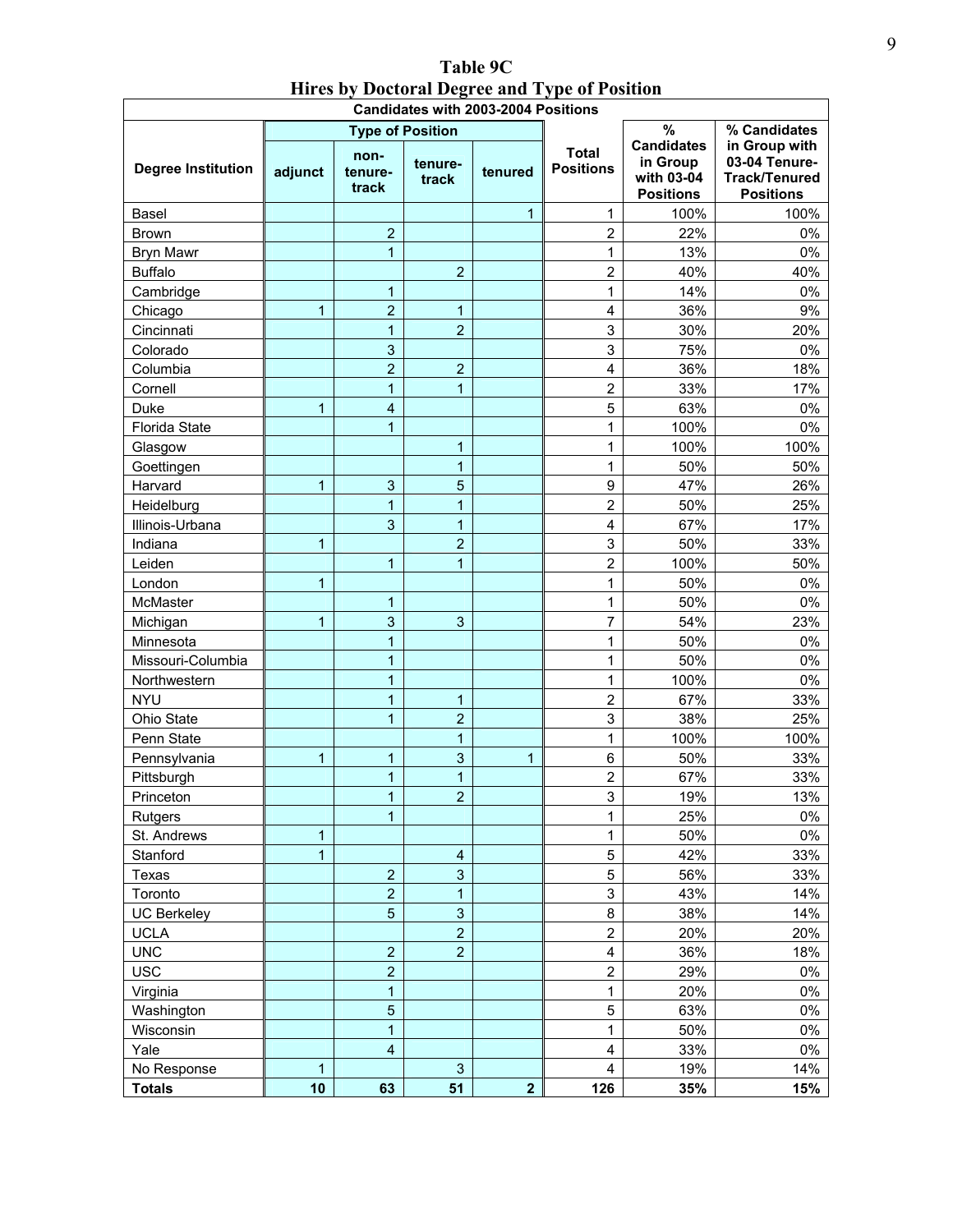**Table 9D Top Institutions by Number of 2003-2004 Hires** 

| Institution        | <b>Candidates</b><br>with 03-04<br><b>Positions</b> |
|--------------------|-----------------------------------------------------|
| Harvard            | 9                                                   |
| <b>UC Berkeley</b> | 8                                                   |
| Michigan           | 7                                                   |
| Pennsylvania       | 6                                                   |
| Duke               | 5                                                   |
| Texas              | 5                                                   |
| Stanford           | 5                                                   |
| Washington         | 5                                                   |
| Chicago            | 4                                                   |
| Columbia           | 4                                                   |
| Illinois-Urbana    | 4                                                   |
| <b>UNC</b>         | 4                                                   |
| Yale               |                                                     |

**Table 10A** 

**Interview Rates at 2003 Annual Meeting by Citizenship/Residency and Number of Job Applications** 

| Citizenship/              |                   | <b>Candidates Applying for Over 20</b><br><b>Positions</b> |                                |                   | <b>Candidates Applying for Over 10</b><br><b>Positions</b> |                                  | All Candidates at Meeting |                   |                                |  |
|---------------------------|-------------------|------------------------------------------------------------|--------------------------------|-------------------|------------------------------------------------------------|----------------------------------|---------------------------|-------------------|--------------------------------|--|
| Residency                 | <b>Candidates</b> | <b>Interviews</b>                                          | Avg. # of<br><b>Interviews</b> | <b>Candidates</b> | <b>Interviews</b>                                          | Avg. $#$ of<br><b>Interviews</b> | <b>Candidates</b>         | <b>Interviews</b> | Avg. # of<br><b>Interviews</b> |  |
| <b>US Citizens</b>        | 56                | 286                                                        | 5.1                            | 118               | 484                                                        | 4.1                              | 214                       | 606               | 2.8                            |  |
| <b>US Residents</b>       | 3                 | 36                                                         | 12.0                           | 9                 | 58                                                         | 6.4                              | 16                        | 73                | 4.6                            |  |
| Canadian<br>Citizens      | 4                 | 8                                                          | 2.0                            | 12                | 26                                                         | 2.2                              | 20                        | 40                | 2.0                            |  |
| Other<br>(US degree)      |                   |                                                            |                                | 3                 | 7                                                          | 2.3                              | 11                        | 24                | 2.2                            |  |
| Other<br>(foreign degree) |                   | 4                                                          | 4.0                            | 5                 | 9                                                          | 1.8                              | 19                        | 33                | 1.7                            |  |
| Other (unknown)           |                   | 4                                                          | 4                              |                   | 4                                                          | 4.0                              | ∩                         | 4                 | 2.0                            |  |
| No Response               |                   |                                                            |                                |                   |                                                            |                                  | я                         | 19                | 2.1                            |  |
| <b>Totals</b>             | 65                | 338                                                        | 5.2                            | 148               | 588                                                        | 4.0                              | 291                       | 799               | 2.7                            |  |

| Hires by Citizenship/Residency and Type of Position |         |                          |       |             |                                           |                                      |                                                        |  |  |  |  |  |
|-----------------------------------------------------|---------|--------------------------|-------|-------------|-------------------------------------------|--------------------------------------|--------------------------------------------------------|--|--|--|--|--|
| <b>Candidates with 2003-2004 Positions</b>          |         |                          |       |             |                                           |                                      |                                                        |  |  |  |  |  |
|                                                     |         | <b>Type of Position</b>  |       |             |                                           | % Candidates in                      | % Candidates in Group                                  |  |  |  |  |  |
| Citizenship/Residenc                                | adjunct | non-<br>tenure-<br>track | track |             | <b>Total</b><br>tenure- tenured Positions | Group with 03-04<br><b>Positions</b> | with 03-04<br>Tenure-Track/Tenured<br><b>Positions</b> |  |  |  |  |  |
| <b>US Citizens</b>                                  | 8       | 53                       | 37    |             | 98                                        | 37%                                  | 14%                                                    |  |  |  |  |  |
| <b>US Residents</b>                                 |         | 4                        | 2     |             |                                           | 35%                                  | 15%                                                    |  |  |  |  |  |
| <b>Canadian Citizens</b>                            |         | 4                        | 4     |             | 9                                         | 41%                                  | 18%                                                    |  |  |  |  |  |
| Other (US degree)                                   |         |                          |       |             | ∩                                         | 13%                                  | 6%                                                     |  |  |  |  |  |
| Other (foreign<br>degree)                           |         | 2                        | 4     |             |                                           | 33%                                  | 24%                                                    |  |  |  |  |  |
| Other (unknown)                                     |         |                          |       |             |                                           | 17%                                  | 17%                                                    |  |  |  |  |  |
| No Response                                         |         |                          | າ     |             | ⌒                                         | 18%                                  | 18%                                                    |  |  |  |  |  |
| <b>Totals</b>                                       | 10      | 63                       | 51    | $\mathbf 2$ | 126                                       | 35%                                  | 15%                                                    |  |  |  |  |  |

**Table 10B Hires by Citizenship/Residency and Type of Position**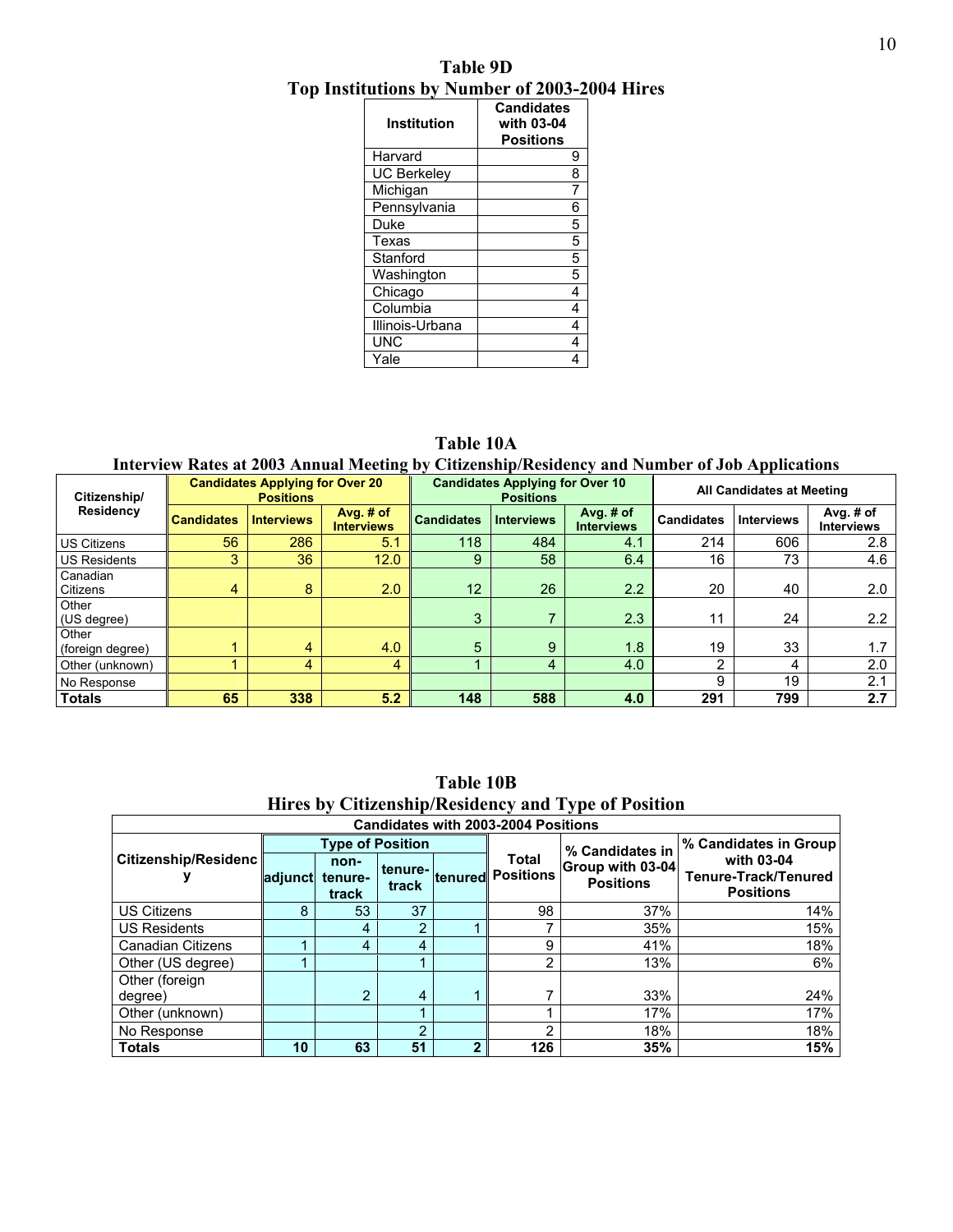**Number of Job Applications Gender/Status Candidates 1-5 6-10 11-20 Over 20 No Response % applying for 10 or fewer**  Female - Single 66 15 21 15 14 1 55% Female - Married 59 23 10 15 8 3 56% Female - Other LTR 13 5 2 5 1 54% Female - No Response 4 4 0% Total - Female **142** 142 **43** 33 30 27 9 54% Male - Single 84 12 21 26 21 4 39% Male - Married  $109$   $23$   $26$   $32$   $24$   $4$   $45\%$ Male - Other LTR 18 4 6 3 5 56% Male - No Response 6 1 5 0% Total - Male **217** 217 39 39 53 62 50 50 13 42% **Grand Totals Conserved Access 189 82 86 92 77 77 22 47%** 

**Table 11A All Candidates: Gender, Domestic Status, and Number of Job Applications** 

**Table 11B** 

#### **Interview Rates at 2003 Annual Meeting by Gender, Domestic Status, and Job Applications**

| <b>Gender/Status</b>  |                   | <b>Candidates Applying for Over 20</b><br><b>Positions</b> |                                  |                   | <b>Candidates Applying for Over 10</b><br><b>Positions</b> |                                  | All Candidates at Meeting |                   |                                |
|-----------------------|-------------------|------------------------------------------------------------|----------------------------------|-------------------|------------------------------------------------------------|----------------------------------|---------------------------|-------------------|--------------------------------|
|                       | <b>Candidates</b> | <b>Interviews</b>                                          | Avg. $#$ of<br><b>Interviews</b> | <b>Candidates</b> | <b>Interviews</b>                                          | Avg. $#$ of<br><b>Interviews</b> | <b>Candidates</b>         | <b>Interviews</b> | Avg. # of<br><b>Interviews</b> |
| Female - Single       | 9.                | 48                                                         | 5.3                              | 23                | 94                                                         | 4.1                              | 51                        | 142               | 2.8                            |
| Female - Married      | 8                 | 58                                                         | 7.3                              | $22^{\circ}$      | 116                                                        | 5.3                              | 41                        | 147               | 3.6                            |
| Female - Other LTR    | 5                 | 33                                                         | 6.6                              | 5                 | 33                                                         | 6.6                              | 12                        | 40                | 3.3                            |
| Female - No Response  |                   |                                                            |                                  |                   |                                                            |                                  | 3                         | 11                | 3.7                            |
| <b>Total - Female</b> | 22 <sub>2</sub>   | 139                                                        | 6.3                              | 50                | 243                                                        | 4.9                              | 107                       | 340               | 3.2                            |
| Male - Single         | 17 <sub>2</sub>   | 78                                                         | 4.6                              | 42                | 147                                                        | 3.5                              | 70                        | 196               | 2.8                            |
| Male - Married        | $\overline{22}$   | 103                                                        | 4.7                              | 48                | 173                                                        | 3.6                              | 92                        | 222               | 2.4                            |
| Male - Other LTR      | 4                 | 18                                                         | 4.5                              |                   | 22                                                         | 3.1                              | 17                        | 35                | 2.1                            |
| Male - No Response    |                   |                                                            |                                  |                   | 3                                                          | 3.0                              | 5                         | 6                 | 1.2                            |
| <b>Total - Male</b>   | 43                | 199                                                        | 4.6                              | 98                | 345                                                        | 3.5                              | 184                       | 459               | 2.5                            |
| <b>Grand Totals</b>   | 65                | 338                                                        | 5.2                              | 148               | 588                                                        | 4.0                              | 291                       | 799               | 2.7                            |

|                       | <b>Candidates with 2003-2004 Positions</b> |                          |                         |                |                                  |                                                                 |                                                                            |  |  |  |  |  |  |
|-----------------------|--------------------------------------------|--------------------------|-------------------------|----------------|----------------------------------|-----------------------------------------------------------------|----------------------------------------------------------------------------|--|--|--|--|--|--|
|                       |                                            |                          | <b>Type of Position</b> |                |                                  | %                                                               | % Candidates                                                               |  |  |  |  |  |  |
| <b>Gender/Status</b>  | adjunct                                    | non-<br>tenure-<br>track | tenure-<br>track        | tenured        | <b>Total</b><br><b>Positions</b> | <b>Candidates</b><br>in Group<br>with 03-04<br><b>Positions</b> | in Group with<br>03-04 Tenure-<br><b>Track/Tenured</b><br><b>Positions</b> |  |  |  |  |  |  |
| Female - Single       |                                            | 18                       | 6                       |                | 25                               | 38%                                                             | 9%                                                                         |  |  |  |  |  |  |
| Female - Married      | 3                                          | 7                        | 12                      |                | 23                               | 39%                                                             | 22%                                                                        |  |  |  |  |  |  |
| Female - Other LTR    |                                            |                          | $\overline{2}$          |                | 3                                | 23%                                                             | 15%                                                                        |  |  |  |  |  |  |
| Female - No Response  |                                            |                          |                         |                |                                  | 25%                                                             | 25%                                                                        |  |  |  |  |  |  |
| <b>Total - Female</b> | 4                                          | 26                       | 21                      |                | 52                               | 37%                                                             | 15%                                                                        |  |  |  |  |  |  |
| Male - Single         | 4                                          | 15                       | 13                      |                | 32                               | 38%                                                             | 15%                                                                        |  |  |  |  |  |  |
| Male - Married        | $\overline{2}$                             | 18                       | 13                      |                | 33                               | 30%                                                             | 12%                                                                        |  |  |  |  |  |  |
| Male - Other LTR      |                                            | 4                        | 3                       |                | 8                                | 44%                                                             | 22%                                                                        |  |  |  |  |  |  |
| Male - No Response    |                                            |                          |                         |                |                                  | 17%                                                             | 17%                                                                        |  |  |  |  |  |  |
| <b>Total - Male</b>   | 6                                          | 37                       | 30                      | ۹              | 74                               | 34%                                                             | 14%                                                                        |  |  |  |  |  |  |
| <b>Grand Totals</b>   | 10                                         | 63                       | 51                      | $\overline{2}$ | 126                              | 35%                                                             | 15%                                                                        |  |  |  |  |  |  |

**Table 11C Hires by Gender, Domestic Status, and Type of Position**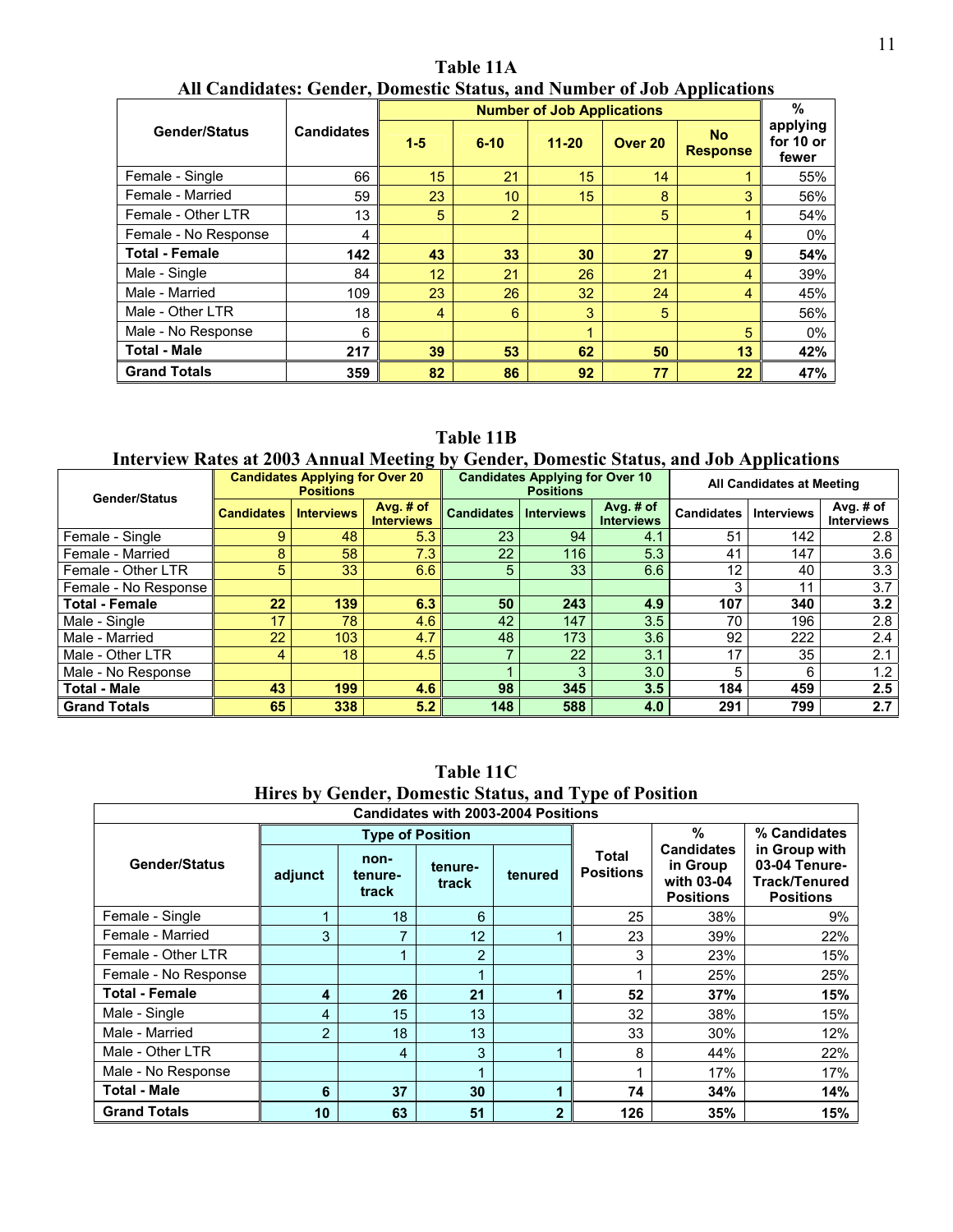|                        |                   | <b>All Candidates</b>       | <b>Candidates at Meeting</b>    |                                           |                   |                                  |  |  |
|------------------------|-------------------|-----------------------------|---------------------------------|-------------------------------------------|-------------------|----------------------------------|--|--|
| <b>Race/Ethnicity</b>  | <b>Candidates</b> | $%$ of<br><b>Candidates</b> | <b>Candidates</b><br>at Meeting | $%$ of<br><b>Candidates</b><br>at Meeting | <b>Interviews</b> | Avg. $#$ of<br><b>Interviews</b> |  |  |
| Asian/Pacific Islander | 15                | 4%                          | 13                              | 4%                                        | 34                | 2.6                              |  |  |
| Hispanic/Latino        | 4                 | 1%                          | 3                               | 1%                                        | 9                 | 3.0                              |  |  |
| White                  | 326               | 91%                         | 265                             | 91%                                       | 738               | 2.8                              |  |  |
| No Response            | 14                | 4%                          | 10                              | 3%                                        | 18                | 1.8                              |  |  |
| <b>Totals</b>          | 359               | 100%                        | 291                             | 100%                                      | 799               | 2.7                              |  |  |

**Table 12A Race/Ethnicity and Interview Rates at 2003 Annual Meeting** 

# **Table 12B Hires by Race/Ethnicity and Type of Position**

| <b>Candidates with 2003-2004 Positions</b> |         |                          |                         |         |                                  |                                                                 |                                                                            |  |  |  |  |  |
|--------------------------------------------|---------|--------------------------|-------------------------|---------|----------------------------------|-----------------------------------------------------------------|----------------------------------------------------------------------------|--|--|--|--|--|
|                                            |         |                          | <b>Type of Position</b> |         |                                  | %                                                               | % Candidates                                                               |  |  |  |  |  |
| <b>Race/Ethnicity</b>                      | adjunct | non-<br>tenure-<br>track | tenure-<br>track        | tenured | <b>Total</b><br><b>Positions</b> | <b>Candidates</b><br>in Group<br>with 03-04<br><b>Positions</b> | in Group with<br>03-04 Tenure-<br><b>Track/Tenured</b><br><b>Positions</b> |  |  |  |  |  |
| Asian/Pacific Islander                     |         | っ                        | $\overline{2}$          |         | 4                                | 27%                                                             | 13%                                                                        |  |  |  |  |  |
| Hispanic/Latino                            |         |                          |                         |         |                                  | 25%                                                             | 0%                                                                         |  |  |  |  |  |
| White                                      | 9       | 60                       | 48                      | ົ       | 119                              | 37%                                                             | 15%                                                                        |  |  |  |  |  |
| No Response                                |         |                          |                         |         | ◠                                | 14%                                                             | 7%                                                                         |  |  |  |  |  |
| <b>Totals</b>                              | 10      | 63                       | 51                      |         | 126                              | 35%                                                             | 15%                                                                        |  |  |  |  |  |

| An Candidates. I doncations and ivulnuel of Job Applications |                   |         |          |                 |                                   |                              |                |  |  |  |  |  |
|--------------------------------------------------------------|-------------------|---------|----------|-----------------|-----------------------------------|------------------------------|----------------|--|--|--|--|--|
|                                                              |                   |         |          |                 | <b>Number of Job Applications</b> |                              | % applying for |  |  |  |  |  |
| <b>Publication</b>                                           | <b>Candidates</b> | $1 - 5$ | $6 - 10$ | $11 - 20$       | Over <sub>20</sub>                | <b>No</b><br><b>Response</b> | 10 or fewer    |  |  |  |  |  |
| <b>Book</b>                                                  |                   |         |          |                 |                                   |                              |                |  |  |  |  |  |
| Published                                                    | 78                | 23      | 24       | 12 <sup>2</sup> | 14                                | 5                            | 60%            |  |  |  |  |  |
| No Book                                                      | 281               | 59      | 62       | 80              | 63                                | 17                           | 43%            |  |  |  |  |  |
| <b>Totals</b>                                                | 359               | 82      | 86       | 92              | 77                                | $22 \overline{ }$            | 47%            |  |  |  |  |  |
|                                                              |                   |         |          |                 |                                   |                              |                |  |  |  |  |  |
| <b>Articles</b>                                              |                   |         |          |                 |                                   |                              |                |  |  |  |  |  |
| 0 Articles                                                   | 125               | 27      | 28       | 41              | 29                                |                              | 44%            |  |  |  |  |  |
| 1-2 Articles                                                 | 96                | 24      | 24       | 20              | 25                                | 3                            | 50%            |  |  |  |  |  |
| 3-4 Articles                                                 | 62                | 14      | 15       | 17              | 13                                | 3                            | 47%            |  |  |  |  |  |
| 5-9 Articles                                                 | 29                | 5       | 9        | 9               | 5                                 | $\mathbf{1}$                 | 48%            |  |  |  |  |  |
| 10+ Articles                                                 | 33                | 12      | 9        | 4               | 5                                 | 3                            | 64%            |  |  |  |  |  |
| No.                                                          |                   |         |          |                 |                                   |                              |                |  |  |  |  |  |
| Response                                                     | 14                |         | 1        | 1               |                                   | 12 <sup>2</sup>              | 7%             |  |  |  |  |  |
| <b>Totals</b>                                                | 359               | 82      | 86       | 92              | 77                                | 22                           | 47%            |  |  |  |  |  |

**Table 13A All Candidates: Publications and Number of Job Applications**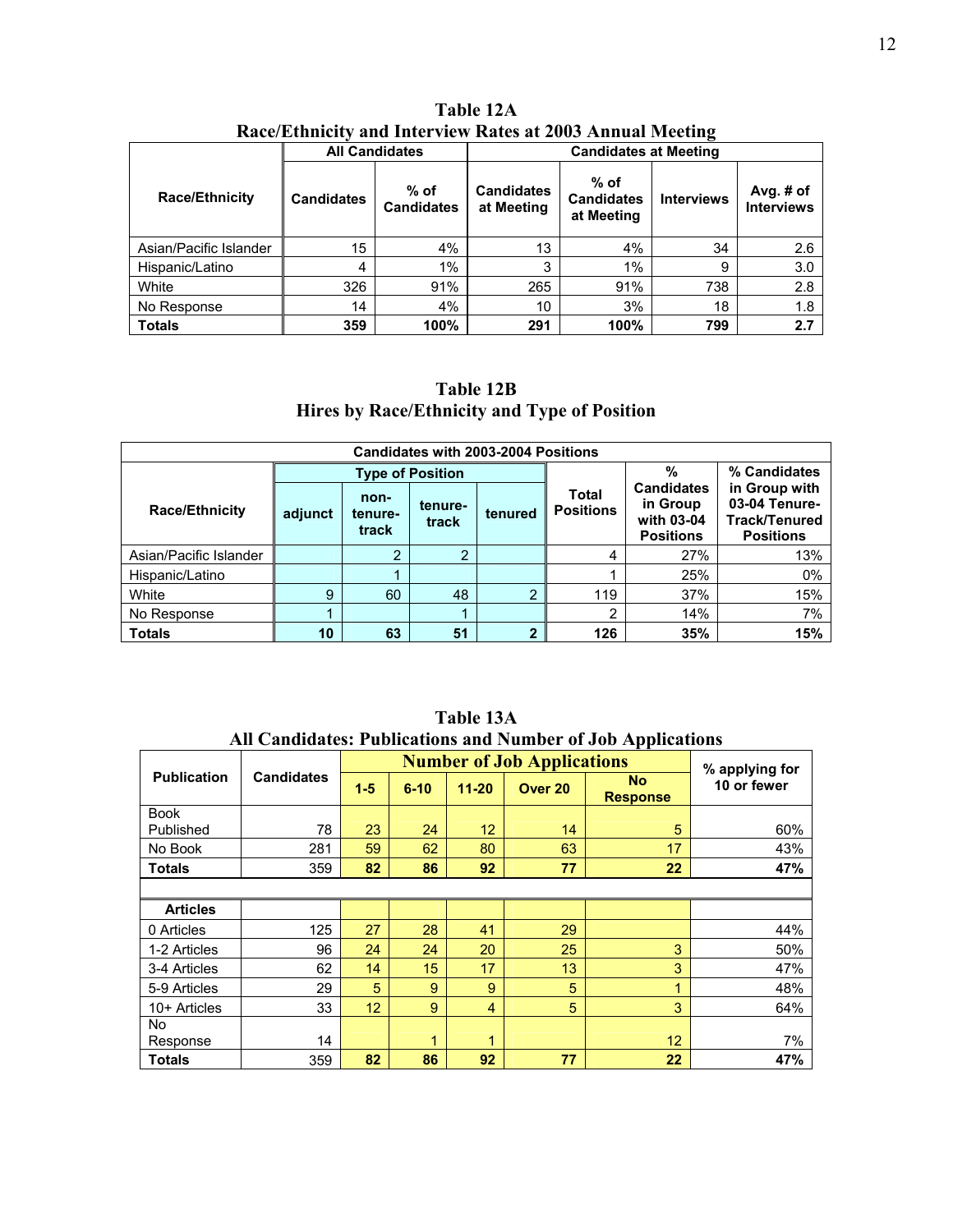**Table 13B All Candidates: Amount of Publication and Employment Status** 

| <b>Employment Status</b>      | <b>Book</b><br><b>Published</b> | No<br><b>Book</b> | <b>Articles</b> | 1-2 Articles | $3 - 4$<br><b>Articles</b> | $5-9$<br><b>Articles</b> | $10+$<br><b>Articles</b> | No<br><b>Response</b> |
|-------------------------------|---------------------------------|-------------------|-----------------|--------------|----------------------------|--------------------------|--------------------------|-----------------------|
| Graduate Student              |                                 | 109               | 64              | 35           |                            | 4                        |                          |                       |
| Part-Time/Adjunct Faculty     | 11                              | 30                | 11              | 9            | 11                         | 2                        | 8                        |                       |
| Full-Time Non-Tenure-Track    | 29                              | 86                | 34              | 32           | 24                         | 10                       | 14                       |                       |
| Full-Time Tenure-Track        | 12                              | 23                | 5               | 15           | 8                          | 5                        | 2                        |                       |
| <b>Full-Time Tenured</b>      | 4                               | 3                 |                 |              |                            |                          | 5                        |                       |
| Primary/Secondary Teacher     | 5                               | 5                 | 4               |              | 4                          |                          |                          |                       |
| Other Non-Academic Employment | 4                               | 4                 | 3               |              |                            |                          | 3                        |                       |
| Unemployed                    | 6                               | 9                 | 3               | ◠            | 4                          | 5                        |                          |                       |
| No Response                   |                                 | 12                |                 |              |                            |                          |                          |                       |
| <b>Totals</b>                 | 78                              | 281               | 125             | 96           | 62                         | 29                       | 33                       | 14                    |

**Table 13C** 

### **Interview Rates at 2003 Annual Meeting by Amount of Publication and Gender**

| <b>Females</b>        | <b>Candidates</b> | <b>Interviews</b> | Avg. $#$ of<br><b>Interviews</b> | <b>Males</b>          | <b>Candidates</b> | <b>Interviews</b> | Avg. # of<br><b>Interviews</b> |
|-----------------------|-------------------|-------------------|----------------------------------|-----------------------|-------------------|-------------------|--------------------------------|
| <b>Book Published</b> | 23                | 53                | 2.3                              | <b>Book Published</b> | 36                | 41                | 1.1                            |
| No Book               | 84                | 287               | 3.4                              | No Book               | 148               | 418               | 2.8                            |
| <b>Totals</b>         | 107               | 340               | 3.2                              | <b>Totals</b>         | 184               | 459               | 2.5                            |
|                       |                   |                   |                                  |                       |                   |                   |                                |
| <b>Articles</b>       |                   |                   |                                  | <b>Articles</b>       |                   |                   |                                |
| 0 Articles            | 36                | 116               | 3.2                              | 0 Articles            | 67                | 168               | 2.5                            |
| 1-2 Articles          | 31                | 113               | 3.6                              | 1-2 Articles          | 49                | 145               | 3.0                            |
| 3-4 Articles          | 17                | 61                | 3.6                              | 3-4 Articles          | 38                | 79                | 2.1                            |
| 5-9 Articles          | 13                | 30                | 2.3                              | 5-9 Articles          | 10                | 28                | 2.8                            |
| 10+ Articles          | 5                 | 6                 | 1.2                              | 10+ Articles          | 14                | 29                | 2.1                            |
| No Response           | 5                 | 14                | 2.8                              | No Response           | 6                 | 10                | 1.7                            |
| <b>Totals</b>         | 107               | 340               | 3.2                              | <b>Totals</b>         | 184               | 459               | 2.5                            |

| THE CS DY AMOUNT OF FUDILATION AND TYPE OF FOSITION |                 |                          |                         |                                         |                                  |                                                                 |                                                                            |  |  |  |
|-----------------------------------------------------|-----------------|--------------------------|-------------------------|-----------------------------------------|----------------------------------|-----------------------------------------------------------------|----------------------------------------------------------------------------|--|--|--|
|                                                     |                 |                          |                         | All Candidates with 2003-2004 Positions |                                  |                                                                 |                                                                            |  |  |  |
|                                                     |                 |                          | <b>Type of Position</b> |                                         |                                  | %                                                               | % Candidates                                                               |  |  |  |
| <b>Publication</b>                                  | adjunct         | non-<br>tenure-<br>track | tenure-<br>track        | tenured                                 | <b>Total</b><br><b>Positions</b> | <b>Candidates</b><br>in Group<br>with 03-04<br><b>Positions</b> | in Group with<br>03-04 Tenure-<br><b>Track/Tenured</b><br><b>Positions</b> |  |  |  |
| <b>Book Published</b>                               | 2               | 8                        | 8                       | 2                                       | 20                               | 26%                                                             | 13%                                                                        |  |  |  |
| No Book                                             | 8               | 55                       | 43                      |                                         | 106                              | 38%                                                             | 15%                                                                        |  |  |  |
| Totals                                              | 10              | 63                       | 51                      | $\mathbf{2}$                            | 126                              | 35%                                                             | 15%                                                                        |  |  |  |
|                                                     |                 |                          |                         |                                         |                                  |                                                                 |                                                                            |  |  |  |
| <b>Articles</b>                                     |                 |                          |                         |                                         |                                  |                                                                 |                                                                            |  |  |  |
| 0 Articles                                          | 1               | 32                       | 17                      |                                         | 50                               | 40%                                                             | 14%                                                                        |  |  |  |
| 1-2 Articles                                        | 3               | 14                       | 12                      |                                         | 29                               | 30%                                                             | 13%                                                                        |  |  |  |
| 3-4 Articles                                        | 4               | 9                        | 7                       |                                         | 20                               | 32%                                                             | 11%                                                                        |  |  |  |
| 5-9 Articles                                        |                 | $\overline{2}$           | 9                       |                                         | 12                               | 41%                                                             | 34%                                                                        |  |  |  |
| 10+ Articles                                        |                 | 6                        | 4                       |                                         | $12 \overline{ }$                | 36%                                                             | 15%                                                                        |  |  |  |
| No Response                                         |                 |                          | $\overline{2}$          |                                         | 3                                | 21%                                                             | 14%                                                                        |  |  |  |
| Totals                                              | 10 <sup>°</sup> | 63                       | 51                      | $\mathbf{2}$                            | 126                              | 35%                                                             | 15%                                                                        |  |  |  |

**Table 13D Hires by Amount of Publication and Type of Position**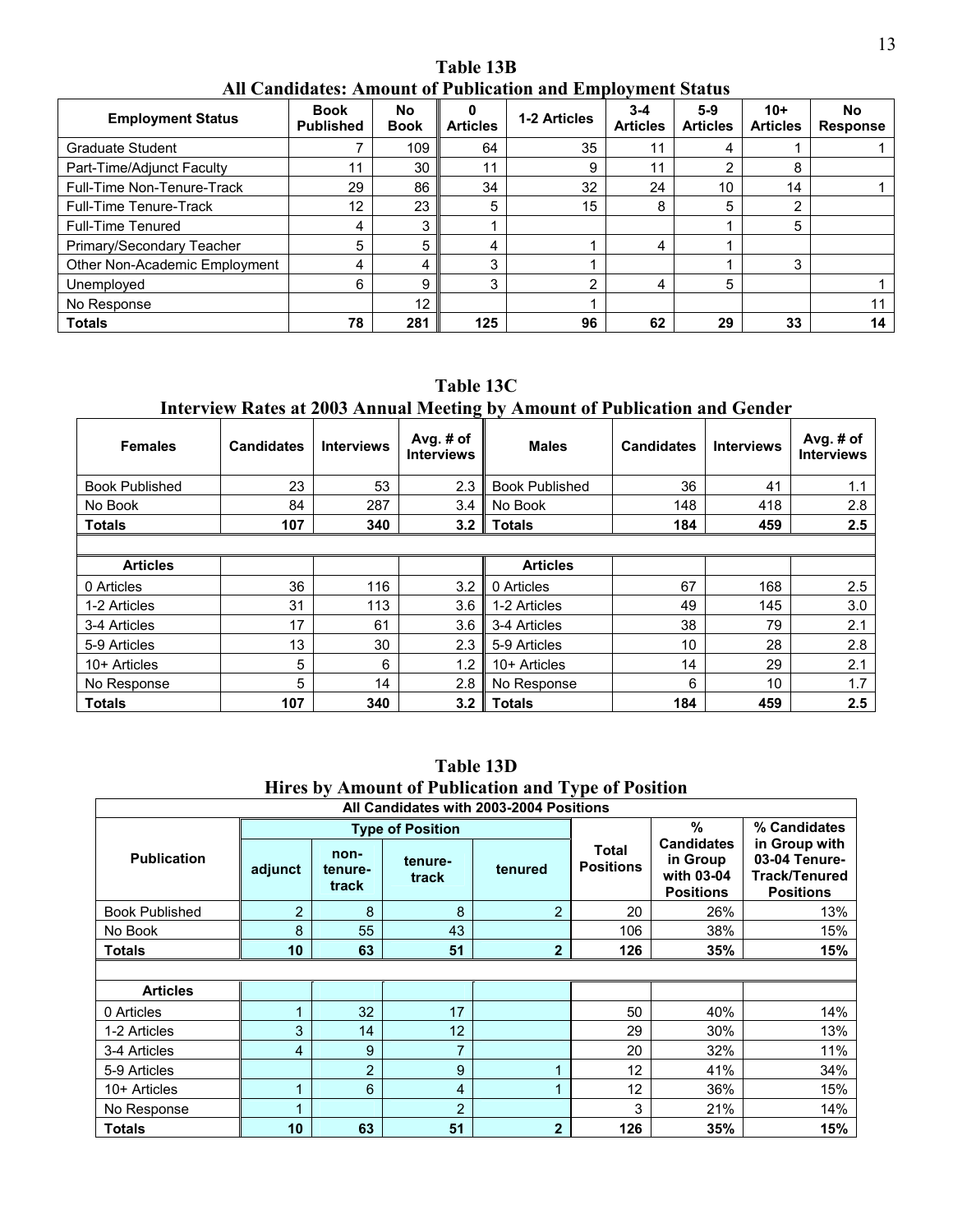| THE CS DY AMBURG OF FUDILITION AND TYPE OF FUSITON. FUMALS<br><b>Female Candidates with 2003-2004 Positions</b> |                |                          |                         |         |                                  |                                                                 |                                                                            |  |  |
|-----------------------------------------------------------------------------------------------------------------|----------------|--------------------------|-------------------------|---------|----------------------------------|-----------------------------------------------------------------|----------------------------------------------------------------------------|--|--|
|                                                                                                                 |                |                          | <b>Type of Position</b> |         |                                  | %                                                               | % Candidates                                                               |  |  |
| <b>Publication</b>                                                                                              | adjunct        | non-<br>tenure-<br>track | tenure-<br>track        | tenured | <b>Total</b><br><b>Positions</b> | <b>Candidates</b><br>in Group<br>with 03-04<br><b>Positions</b> | in Group with<br>03-04 Tenure-<br><b>Track/Tenured</b><br><b>Positions</b> |  |  |
| <b>Book Published</b>                                                                                           | ◢              | 5                        | 3                       |         | 10                               | 30%                                                             | 12%                                                                        |  |  |
| No Book                                                                                                         | 3              | 21                       | 18                      |         | 42                               | 39%                                                             | 17%                                                                        |  |  |
| <b>Totals</b>                                                                                                   | 4              | 26                       | 21                      |         | 52                               | 37%                                                             | 15%                                                                        |  |  |
|                                                                                                                 |                |                          |                         |         |                                  |                                                                 |                                                                            |  |  |
| <b>Articles</b>                                                                                                 |                |                          |                         |         |                                  |                                                                 |                                                                            |  |  |
| 0 Articles                                                                                                      |                | 11                       | 10                      |         | 22                               | 46%                                                             | 21%                                                                        |  |  |
| 1-2 Articles                                                                                                    | $\overline{2}$ | 5                        | 4                       |         | 11                               | 27%                                                             | 10%                                                                        |  |  |
| 3-4 Articles                                                                                                    |                | $\overline{4}$           | $\overline{2}$          |         | 7                                | 35%                                                             | 10%                                                                        |  |  |
| 5-9 Articles                                                                                                    |                | $\overline{2}$           | 4                       |         | 6                                | 46%                                                             | 31%                                                                        |  |  |
| 10+ Articles                                                                                                    |                | 4                        |                         |         | 5                                | 36%                                                             | 7%                                                                         |  |  |
| No Response                                                                                                     |                |                          | и                       |         | 1                                | 17%                                                             | 17%                                                                        |  |  |
| <b>Totals</b>                                                                                                   | 4              | 26                       | 21                      | 1       | 52                               | 37%                                                             | 15%                                                                        |  |  |

**Table 13E Hires by Amount of Publication and Type of Position: Females** 

**Table 13F Hires by Amount of Publication and Type of Position: Males** 

|                       |         |                          | <b>Type of Position</b> | $\sim$  |                           | %                                                               | % Candidates                                                               |  |  |
|-----------------------|---------|--------------------------|-------------------------|---------|---------------------------|-----------------------------------------------------------------|----------------------------------------------------------------------------|--|--|
| <b>Publication</b>    | adjunct | non-<br>tenure-<br>track | tenure-<br>track        | tenured | Total<br><b>Positions</b> | <b>Candidates</b><br>in Group<br>with 03-04<br><b>Positions</b> | in Group with<br>03-04 Tenure-<br><b>Track/Tenured</b><br><b>Positions</b> |  |  |
| <b>Book Published</b> | 1       | 3                        | 5                       | и       | 10                        | 22%                                                             | 13%                                                                        |  |  |
| No Book               | 5       | 34                       | 25                      |         | 64                        | 37%                                                             | 15%                                                                        |  |  |
| <b>Totals</b>         | 6       | 37                       | 30                      | 1       | 74                        | 34%                                                             | 14%                                                                        |  |  |
|                       |         |                          |                         |         |                           |                                                                 |                                                                            |  |  |
| <b>Articles</b>       |         |                          |                         |         |                           |                                                                 |                                                                            |  |  |
| 0 Articles            |         | 21                       | ⇁                       |         | 28                        | 36%                                                             | 9%                                                                         |  |  |
| 1-2 Articles          | 1       | 9                        | 8                       |         | 18                        | 33%                                                             | 15%                                                                        |  |  |
| 3-4 Articles          | 3       | 5                        | 5                       |         | 13                        | 31%                                                             | 12%                                                                        |  |  |
| 5-9 Articles          |         |                          | 5                       |         | 6                         | 38%                                                             | 38%                                                                        |  |  |
| 10+ Articles          | 1       | 2                        | $\overline{4}$          |         | $\overline{7}$            | 37%                                                             | 21%                                                                        |  |  |
| No Response           | 1       |                          | 1                       |         | 2                         | 25%                                                             | 13%                                                                        |  |  |
| <b>Totals</b>         | 6       | 37                       | 30                      | 1       | 74                        | 34%                                                             | 14%                                                                        |  |  |

**Table 14A Association Membership and Interview Rates at 2003 Annual Meeting** 

|                    | <b>All Candidates</b> |                             | <b>Candidates at Meeting</b> |                             |                   |                                |  |  |
|--------------------|-----------------------|-----------------------------|------------------------------|-----------------------------|-------------------|--------------------------------|--|--|
| <b>Association</b> | <b>Candidates</b>     | $%$ of<br><b>Candidates</b> | <b>Candidates</b>            | $%$ of<br><b>Candidates</b> | <b>Interviews</b> | Avg. # of<br><b>Interviews</b> |  |  |
| <b>AIA</b>         | 63                    | 18%                         | 48                           | 16%                         | 147               | 3.1                            |  |  |
| <b>APA</b>         | 270                   | 75%                         | 223                          | 77%                         | 619               | 2.8                            |  |  |
| Both Assns.        | 26                    | 7%                          | 20                           | 7%                          | 33                | 1.7                            |  |  |
| <b>Totals</b>      | 359                   | 100%                        | 291                          | 100%                        | 799               | 2.7                            |  |  |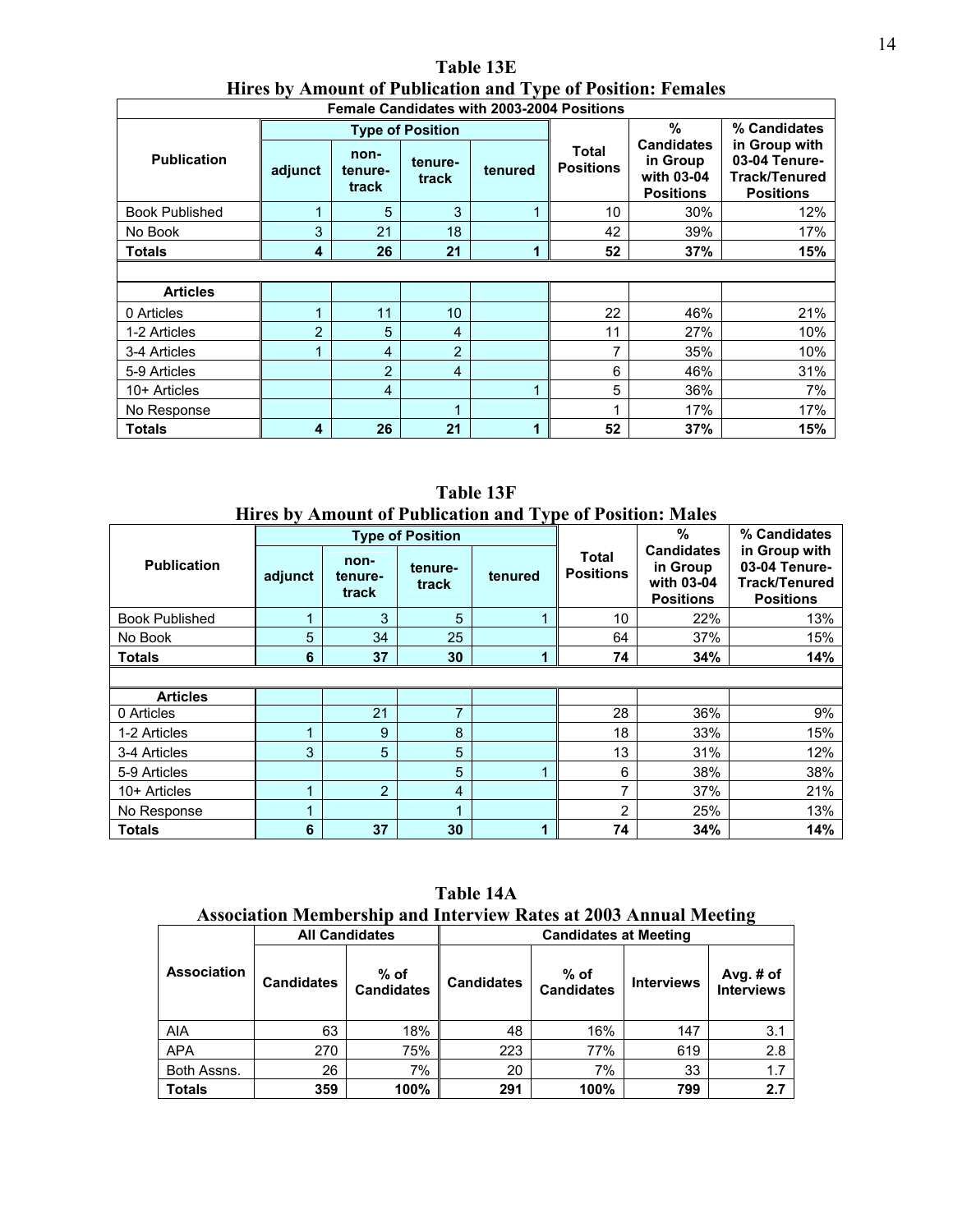|                    | <b>Candidates with 2003-2004 Positions</b> |                          |                         |                |                           |                                                                 |                                                                     |  |  |  |  |
|--------------------|--------------------------------------------|--------------------------|-------------------------|----------------|---------------------------|-----------------------------------------------------------------|---------------------------------------------------------------------|--|--|--|--|
|                    |                                            |                          | <b>Type of Position</b> |                |                           | %                                                               | % Candidates                                                        |  |  |  |  |
| <b>Association</b> | adjunct                                    | non-<br>tenure-<br>track | tenure-<br>track        | tenured        | Total<br><b>Positions</b> | <b>Candidates</b><br>in Group<br>with 03-04<br><b>Positions</b> | in Group with<br>03-04 Tenure-<br>Track/Tenured<br><b>Positions</b> |  |  |  |  |
| <b>AIA</b>         |                                            | 8                        | 9                       |                | 19                        | 30%                                                             | 16%                                                                 |  |  |  |  |
| <b>APA</b>         |                                            | 48                       | 41                      |                | 96                        | 36%                                                             | 15%                                                                 |  |  |  |  |
| Both Assns.        | ≘                                          |                          |                         |                | 11                        | 42%                                                             | 8%                                                                  |  |  |  |  |
| <b>Totals</b>      | 10                                         | 63                       | 51                      | $\overline{2}$ | 126                       | 35%                                                             | 15%                                                                 |  |  |  |  |

**Table 14B Hires by Association Membership and Type of Position** 

**Table 14C Placement Service Use and Interview Rates at 2003 Annual Meeting** 

|                                        |                   | <b>All Candidates</b>       | <b>Candidates at Meeting</b>    |                                           |                   |                                |  |  |
|----------------------------------------|-------------------|-----------------------------|---------------------------------|-------------------------------------------|-------------------|--------------------------------|--|--|
| <b>Placement</b><br><b>Service Use</b> | <b>Candidates</b> | $%$ of<br><b>Candidates</b> | <b>Candidates</b><br>at Meeting | $%$ of<br><b>Candidates</b><br>at Meeting | <b>Interviews</b> | Avg. # of<br><b>Interviews</b> |  |  |
| Never Before                           | 27                | 8%                          | 26                              | 9%                                        | 55                | 2.1                            |  |  |
| Once                                   | 140               | 39%                         | 111                             | 38%                                       | 299               | 2.7                            |  |  |
| Twice                                  | 48                | 13%                         | 41                              | 14%                                       | 172               | 4.2                            |  |  |
| Three times                            | 34                | 9%                          | 24                              | 8%                                        | 49                | 2.0                            |  |  |
| Four+ times                            | 52                | 14%                         | 41                              | 14%                                       | 108               | 2.6                            |  |  |
| No Response                            | 58                | 16%                         | 48                              | 16%                                       | 116               | 2.4                            |  |  |
| <b>Totals</b>                          | 359               | 100%                        | 291                             | 100%                                      | 799               | 2.7                            |  |  |

**Table 14D Hires by Placement Service Use and Type of Position** 

| <b>Candidates with 2003-2004 Positions</b> |         |                          |                         |         |                           |                                                                 |                                                                                            |  |  |  |
|--------------------------------------------|---------|--------------------------|-------------------------|---------|---------------------------|-----------------------------------------------------------------|--------------------------------------------------------------------------------------------|--|--|--|
|                                            |         |                          | <b>Type of Position</b> |         |                           | %                                                               | % Candidates<br>in Group with<br>03-04 Tenure-<br><b>Track/Tenured</b><br><b>Positions</b> |  |  |  |
| <b>Placement</b><br><b>Service Use</b>     | adjunct | non-<br>tenure-<br>track | tenure-<br>track        | tenured | Total<br><b>Positions</b> | <b>Candidates</b><br>in Group<br>with 03-04<br><b>Positions</b> |                                                                                            |  |  |  |
| Never Before                               |         | 5                        | 5                       |         | 10                        | 37%                                                             | 19%                                                                                        |  |  |  |
| Once                                       | 3       | 32                       | 17                      |         | 53                        | 38%                                                             | 13%                                                                                        |  |  |  |
| Twice                                      | 3       | 13                       | 5                       |         | 21                        | 44%                                                             | 10%                                                                                        |  |  |  |
| Three times                                |         | າ                        | 4                       |         | 6                         | 18%                                                             | 12%                                                                                        |  |  |  |
| Four+ times                                | 3       | 5                        | 10                      |         | 18                        | 35%                                                             | 19%                                                                                        |  |  |  |
| No Response                                |         | 6                        | 10 <sup>°</sup>         |         | 18                        | 31%                                                             | 19%                                                                                        |  |  |  |
| <b>Totals</b>                              | 10      | 63                       | 51                      | 2       | 126                       | 35%                                                             | 15%                                                                                        |  |  |  |

 $\mathbb{R}^n$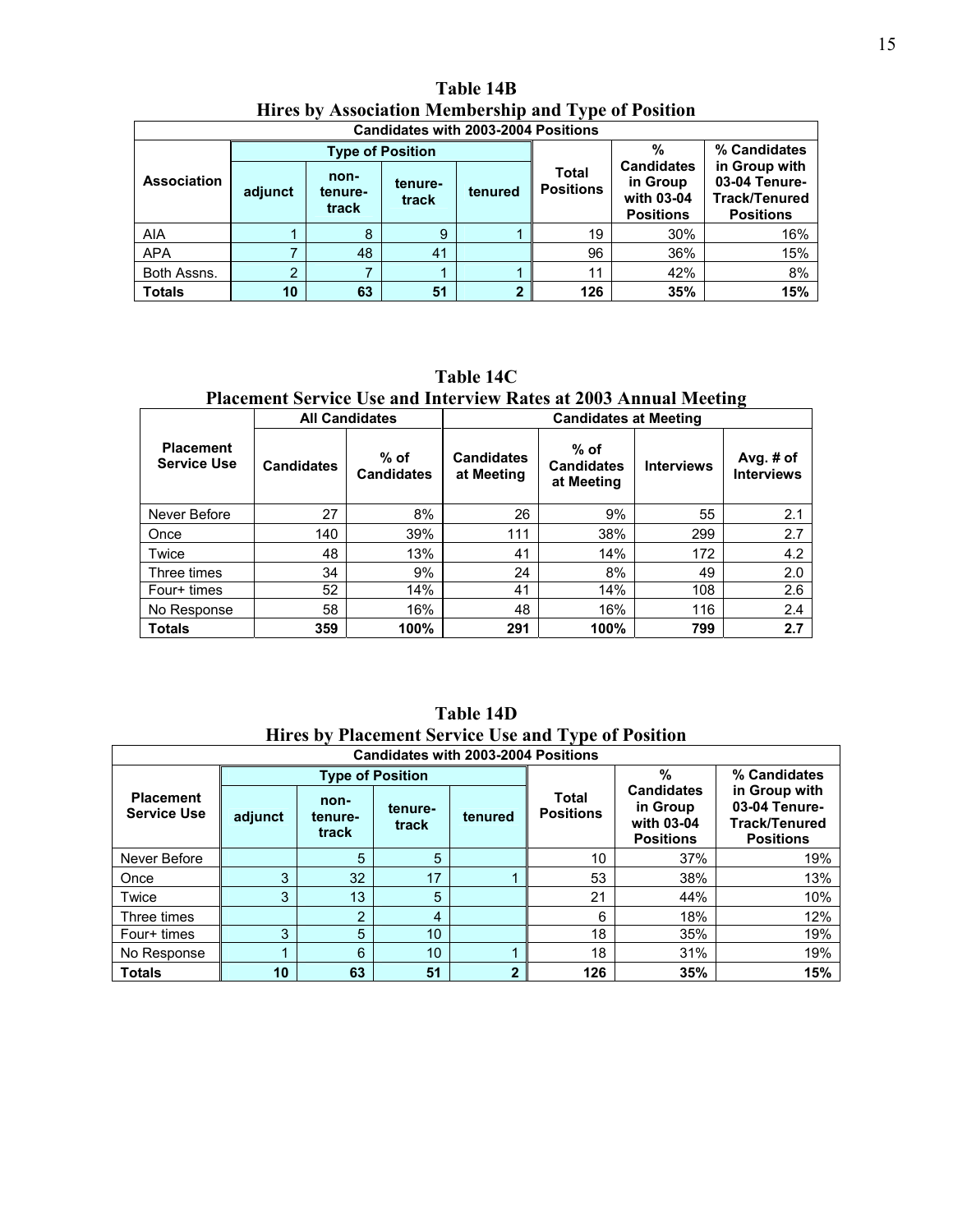|                                            | <b>Type of Position</b>                                                              |             |                                           |                           |                                            | $%$ of                      |          | % of Total                             |
|--------------------------------------------|--------------------------------------------------------------------------------------|-------------|-------------------------------------------|---------------------------|--------------------------------------------|-----------------------------|----------|----------------------------------------|
|                                            | <b>Not Placement</b><br><b>Placement</b><br><b>Registrants</b><br><b>Registrants</b> |             | Total<br><b>Positions</b><br><b>Known</b> | Total<br><b>Positions</b> | $%$ of<br><b>Total</b><br><b>Positions</b> | <b>Positions</b><br>to Non- |          |                                        |
| <b>Type of Position</b>                    | <b>Female</b>                                                                        | <b>Male</b> | Female                                    | <b>Male</b>               | to APA                                     | to<br><b>Females</b>        | to Males | <b>Placement</b><br><b>Registrants</b> |
| adjunct                                    | 4                                                                                    | 6           | 0                                         | $\blacksquare$            | 11                                         | 36%                         | 64%      | 9%                                     |
| non-tenure-track                           | 26                                                                                   | 37          | 4                                         | 14                        | 81                                         | 37%                         | 63%      | 22%                                    |
| <b>Total Temporary</b><br><b>Positions</b> | 30                                                                                   | 43          | 4                                         | 15                        | 92                                         | 37%                         | 63%      | 21%                                    |
| Tenure-track                               | 21                                                                                   | 30          | 6                                         | 9                         | 66                                         | 41%                         | 59%      | 23%                                    |
| Tenured                                    |                                                                                      |             | 5                                         | 8                         | 15                                         | 40%                         | 60%      | 87%                                    |
| <b>Total Permanent</b><br><b>Positions</b> | 22                                                                                   | 31          | 11                                        | 17                        | 81                                         | 41%                         | 59%      | 35%                                    |
| not applicable                             | $\mathbf 0$                                                                          | $\Omega$    |                                           | 1                         | 2                                          | 50%                         | 50%      | 100%                                   |
| <b>Grand Totals</b>                        | 52                                                                                   | 74          | 16                                        | 33                        | 175                                        | 39%                         | 61%      | 28%                                    |

**Table 15A Total 2003-04 Hires Known to APA by Type of Position, Gender, and Placement Status** 

**Table 15B** 

### **Total 2003-04 Hires Known to APA by Rank of Position, Gender, and Placement Status**

|                            | <b>Rank of Position</b>                               |    |                                            |                      |                                    | $%$ of                                 |                                     | % of Total                  |
|----------------------------|-------------------------------------------------------|----|--------------------------------------------|----------------------|------------------------------------|----------------------------------------|-------------------------------------|-----------------------------|
|                            | <b>Placement</b><br><b>Registrants</b>                |    | <b>Not Placement</b><br><b>Registrants</b> |                      | Total<br><b>Positions</b><br>Known | Total<br><b>Positions</b>              | $%$ of<br>Total<br><b>Positions</b> | <b>Positions</b><br>to Non- |
| <b>Rank of Position</b>    | <b>Male</b><br><b>Male</b><br><b>Female</b><br>Female |    | to APA                                     | to<br><b>Females</b> | to Males                           | <b>Placement</b><br><b>Registrants</b> |                                     |                             |
| Lecturer/ Instructor       | 11                                                    | 13 | ≘                                          | 4                    | 30                                 | 43%                                    | 57%                                 | 20%                         |
| <b>Assistant Professor</b> | 37                                                    | 55 | 5                                          | 14                   | 111                                | 38%                                    | 62%                                 | 17%                         |
| Associate Professor        | C                                                     | 0  | C                                          | $\overline{4}$       | 8                                  | 50%                                    | 50%                                 | 75%                         |
| Professor                  |                                                       |    | ≘                                          | 8                    | 11                                 | 18%                                    | 82%                                 | 91%                         |
| Other                      | っ                                                     | 5  | 5                                          | 3                    | 15                                 | 47%                                    | 53%                                 | 53%                         |
| <b>Totals</b>              | 52                                                    | 74 | 16                                         | 33                   | 175                                | 39%                                    | 61%                                 | 28%                         |

| Survey Respondents* by Gender, Domestic Status and Age |                    |       |       |                |               |                                          |  |  |
|--------------------------------------------------------|--------------------|-------|-------|----------------|---------------|------------------------------------------|--|--|
|                                                        | <b>Under</b><br>30 | 30-39 | 40-49 | 50-59          | <b>Totals</b> | $%$ of<br><b>Respondents</b><br>in Group |  |  |
| Female - Single                                        | 8                  | 16    |       |                | 25            | 46%                                      |  |  |
| Female - Married                                       | 2                  | 20    | 4     |                | 26            | 48%                                      |  |  |
| Female - Other LTR                                     |                    | 3     |       |                | 3             | 6%                                       |  |  |
| <b>Total - Female</b>                                  | 10                 | 39    | 5     | 0              | 54            | 100%                                     |  |  |
| % of Respondents in Group                              | 19%                | 72%   | 9%    | $0\%$          | 100%          |                                          |  |  |
| Male - Single                                          | 8                  | 21    | 5     |                | 35            | 48%                                      |  |  |
| Male - Married                                         | 4                  | 19    | 3     | $\overline{2}$ | 28            | 38%                                      |  |  |
| Male - Other LTR                                       | 2                  | 6     | 2     |                | 10            | 14%                                      |  |  |
| <b>Total - Male</b>                                    | 14                 | 46    | 10    | 3              | 73            | 100%                                     |  |  |
| % of Respondents in Group                              | 19%                | 63%   | 14%   | 4%             | 100%          |                                          |  |  |
| <b>Grand Totals</b>                                    | 24                 | 85    | 15    | 3              | 127           |                                          |  |  |
| % of All Respondents                                   | 19%                | 67%   | 12%   | 2%             | 100%          |                                          |  |  |

**Table 16A** 

Note**:** Surveys were mailed to all candidates but *Subscribers Only* (359); 127 surveys were returned, for a response rate of 35%.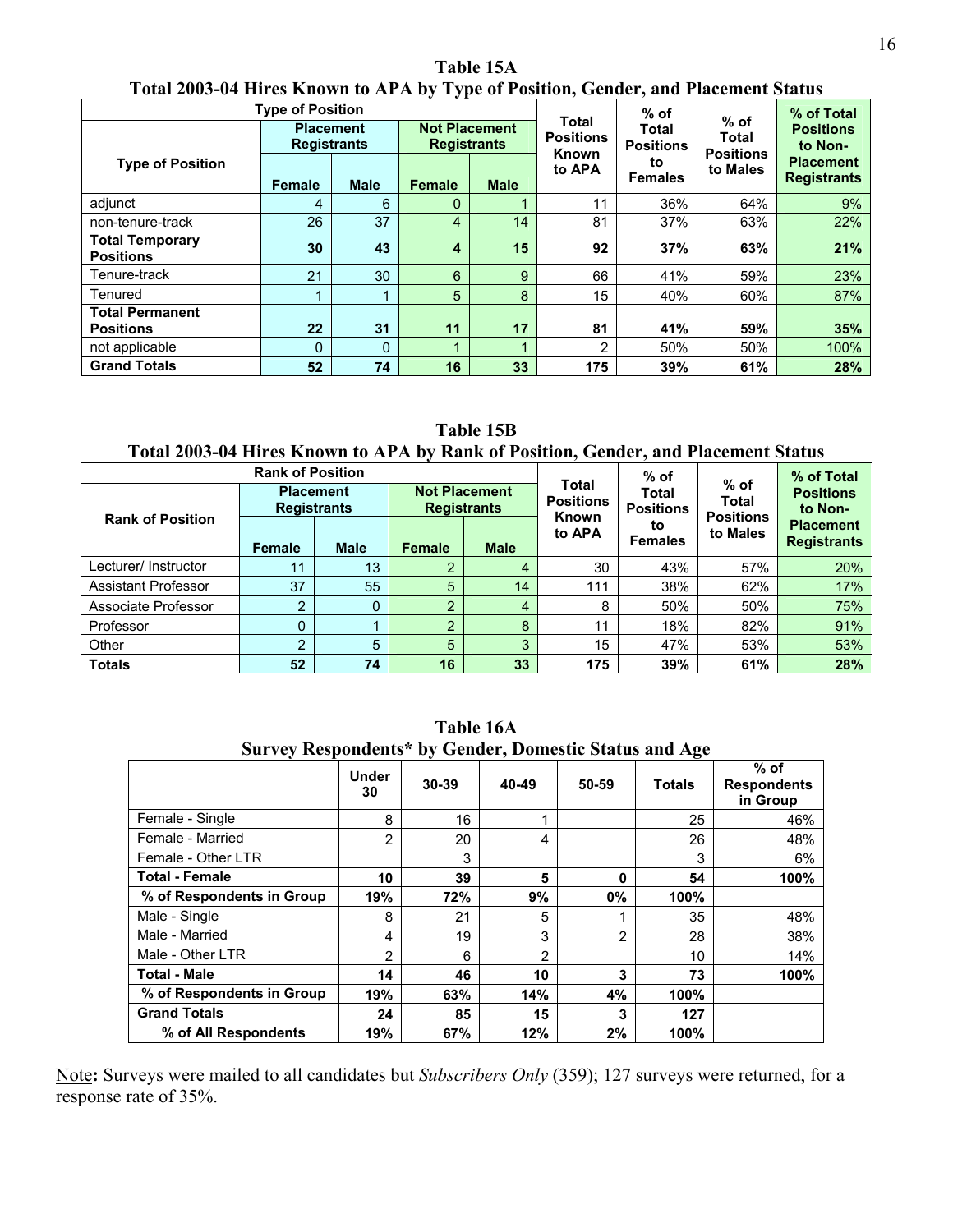| <b>Race/Ethnicity</b>  | # of<br><b>Respondents</b> | % of<br><b>Respondents</b> |  |  |  |  |
|------------------------|----------------------------|----------------------------|--|--|--|--|
| Asian/Pacific Islander | 8                          | 6%                         |  |  |  |  |
| White                  | 118                        | 93%                        |  |  |  |  |
| No Response            |                            | 1%                         |  |  |  |  |
| Totals                 | 127                        | 100%                       |  |  |  |  |

**Table 16B Survey Respondents by Race/Ethnicity** 

**Table 16C Survey Respondents by Minority Sexual Orientation and Gender** 

|     | <b>Females</b> | <b>Males</b> | # of Respondents | % of Respondents |
|-----|----------------|--------------|------------------|------------------|
| Yes |                |              |                  | 7%               |
| No  |                | 65           | 118              |                  |

Note**:** Five male respondents who indicated minority sexual orientation on the survey obtained new 2003-04 academic positions (2 tenure-track, and 3 non-tenure-track).

**Table 17 Survey Respondents' Reasons for Non-Attendance at Annual Meeting**

| Decided not to apply                   |     |
|----------------------------------------|-----|
| Not enough interviews                  |     |
| Other*                                 |     |
| No Response                            |     |
| Total                                  | 19  |
| % of Respondents not attending meeting | 15% |

\*Other reasons given: 1) bad timing; holidays too expensive; 2) conflict with AHA; didn't attend APA

|                                                             |                   | Respondents Reporting Campus micronews on Survey |                                                   |                             |                                         |                                  |                                                   |  |  |
|-------------------------------------------------------------|-------------------|--------------------------------------------------|---------------------------------------------------|-----------------------------|-----------------------------------------|----------------------------------|---------------------------------------------------|--|--|
| Gender                                                      | <b>Candidates</b> | <b>Meeting</b><br><b>Interviews</b>              | Avg $#$ of<br><b>Meeting</b><br><b>Interviews</b> | Campus<br><b>Interviews</b> | Avg # of<br>Campus<br><b>Interviews</b> | $%$ of All<br><b>Respondents</b> | $%$ of<br><b>Respondents</b><br>of that<br>Gender |  |  |
| <b>Respondents with New 2003-2004 Academic Positions</b>    |                   |                                                  |                                                   |                             |                                         |                                  |                                                   |  |  |
| Female                                                      | 23                | 127                                              | 5.5                                               | 62                          | 2.7                                     | 18%                              | 43%                                               |  |  |
| Male                                                        | 30                | 114                                              | 3.8                                               | 52                          | 1.7                                     | 24%                              | 41%                                               |  |  |
| <b>Totals</b>                                               | 53                | 241                                              | 4.5                                               | 114                         | 2.2                                     | 42%                              |                                                   |  |  |
| <b>Respondents without New 2003-2004 Academic Positions</b> |                   |                                                  |                                                   |                             |                                         |                                  |                                                   |  |  |
| Female                                                      | 9                 | 10                                               | 1.1                                               | 9                           | 1.0                                     | 7%                               | 17%                                               |  |  |
| Male                                                        | 5                 | 16                                               | 3.2                                               | 8                           | 1.6                                     | 4%                               | 7%                                                |  |  |
| <b>Totals</b>                                               | 14                | 26                                               | 1.9                                               | 17                          | 1.2                                     | 11%                              |                                                   |  |  |
| <b>Grand Totals</b>                                         | 67                | 267                                              | 4.0                                               | 131                         | 2.0                                     | 53%                              |                                                   |  |  |

**Table 18 Respondents Reporting Campus Interviews on Survey**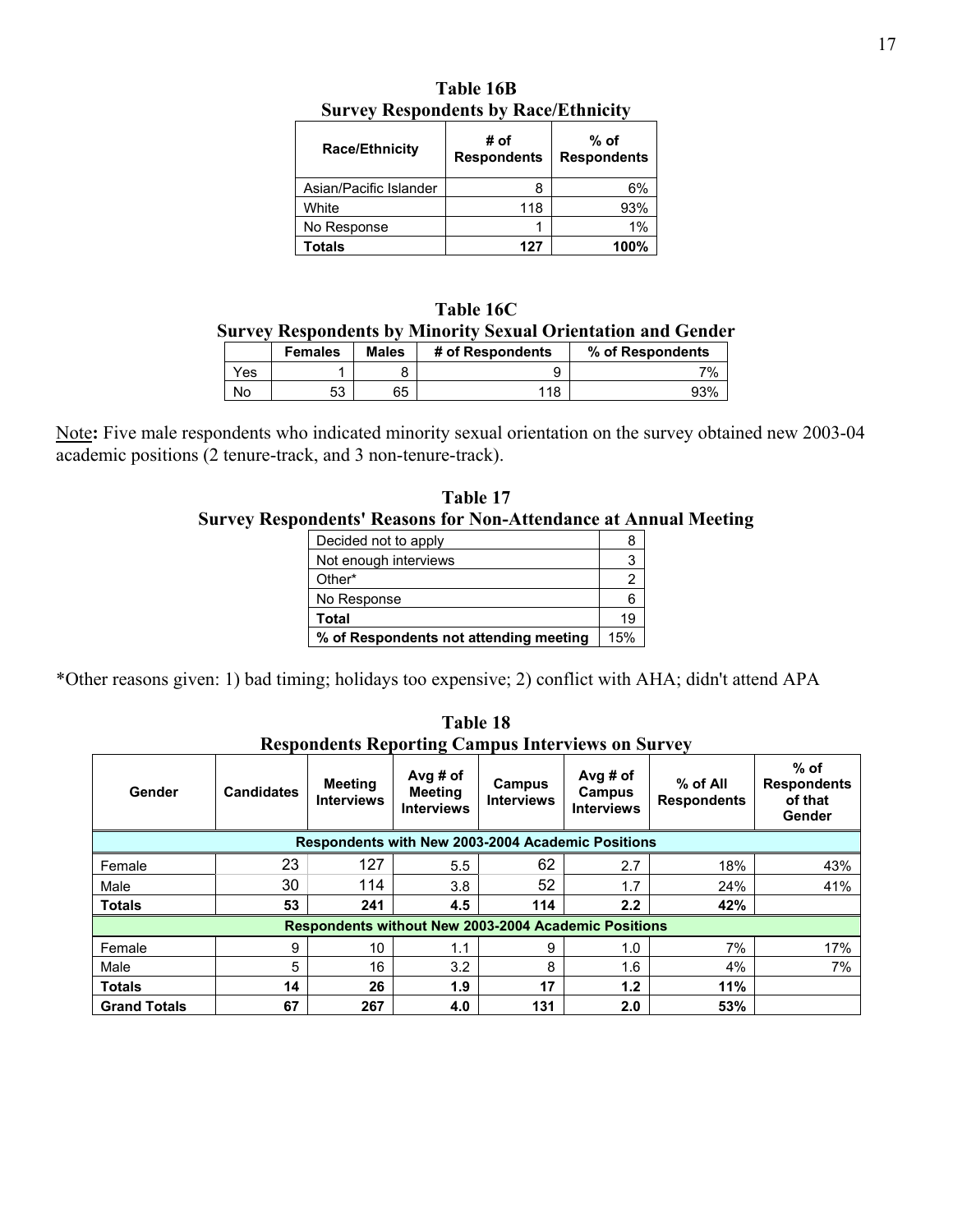| # Offers    | <b>Females</b> | <b>Males</b> | $%$ of All<br><b>Respondents</b> |
|-------------|----------------|--------------|----------------------------------|
|             | 21             | 26           | 37%                              |
|             | 23             | 34           | 45%                              |
| 2           | 7              | 10           | 13%                              |
| 3           |                | 2            | 2%                               |
|             | 2              |              | 2%                               |
| No Response |                |              | 2%                               |
| Totals      | 54             | 73           | 100%                             |

**Table 19A Number of Job Offers Reported on Survey**

**Table 19B Survey Respondents with New 2003-2004 Academic Positions**

| <b>Interviewed at Meeting for</b><br><b>That Job</b> | # of<br><b>Respondents</b> | %<br><b>Respondents</b><br>of that<br>Gender | %<br><b>Respondents</b><br>of that<br><b>Gender with</b><br><b>New Jobs</b> | <b>Other</b><br><b>Candidates</b><br><b>Interviewed</b> | Job<br>advertised<br><b>in</b><br><b>Positions</b> | Learned<br>of Job<br>through<br><b>Positions</b> | Learned<br>of Job<br>through<br>Word-<br>of-<br>Mouth |  |
|------------------------------------------------------|----------------------------|----------------------------------------------|-----------------------------------------------------------------------------|---------------------------------------------------------|----------------------------------------------------|--------------------------------------------------|-------------------------------------------------------|--|
| <b>Females</b>                                       |                            |                                              |                                                                             |                                                         |                                                    |                                                  |                                                       |  |
| Yes                                                  | 13                         | 24%                                          | 39%                                                                         | 13                                                      | 13                                                 | 11                                               |                                                       |  |
| No                                                   | 20                         | 37%                                          | 61%                                                                         | 6                                                       | 18                                                 | 5                                                | 6                                                     |  |
| <b>Totals</b>                                        | 33                         | 61%                                          | 100%                                                                        | 19                                                      | 31                                                 | 16                                               |                                                       |  |
| <b>Males</b>                                         |                            |                                              |                                                                             |                                                         |                                                    |                                                  |                                                       |  |
| Yes                                                  | 16                         | 22%                                          | 35%                                                                         | 15                                                      | 15                                                 | 13                                               | 3                                                     |  |
| No.                                                  | 30                         | 41%                                          | 65%                                                                         | 12                                                      | 12 <sup>2</sup>                                    | 9                                                | 5                                                     |  |
| <b>Totals</b>                                        | 46                         | 63%                                          | 100%                                                                        | 27                                                      | 27                                                 | $22 \,$                                          | 8                                                     |  |

**Table 19C Survey Respondents' New 2003-2004 Academic Positions by Salary and Gender** 

| <b>Salary</b>   | Female | <b>Male</b> | Total<br><b>Positions</b> | $%$ to<br><b>Females</b> | $%$ to<br><b>Males</b> |
|-----------------|--------|-------------|---------------------------|--------------------------|------------------------|
| under \$10,000  |        | 5           | 6                         | 17%                      | 83%                    |
| \$10,000-19,999 |        |             | 2                         | 50%                      | 50%                    |
| \$20,000-29,999 | 3      |             | 4                         | 75%                      | 25%                    |
| \$30,000-39,999 | 8      | 11          | 19                        | 42%                      | 58%                    |
| \$40,000-49,999 | 10     | 15          | 25                        | 40%                      | 60%                    |
| \$50,000-59,999 | 7      | 9           | 16                        | 44%                      | 56%                    |
| \$63,000        |        |             | 1                         | 0%                       | 100%                   |
| No Response     | 3      | 3           | 6                         | 50%                      | 50%                    |
| Totals          | 33     | 46          | 79                        | 42%                      | 58%                    |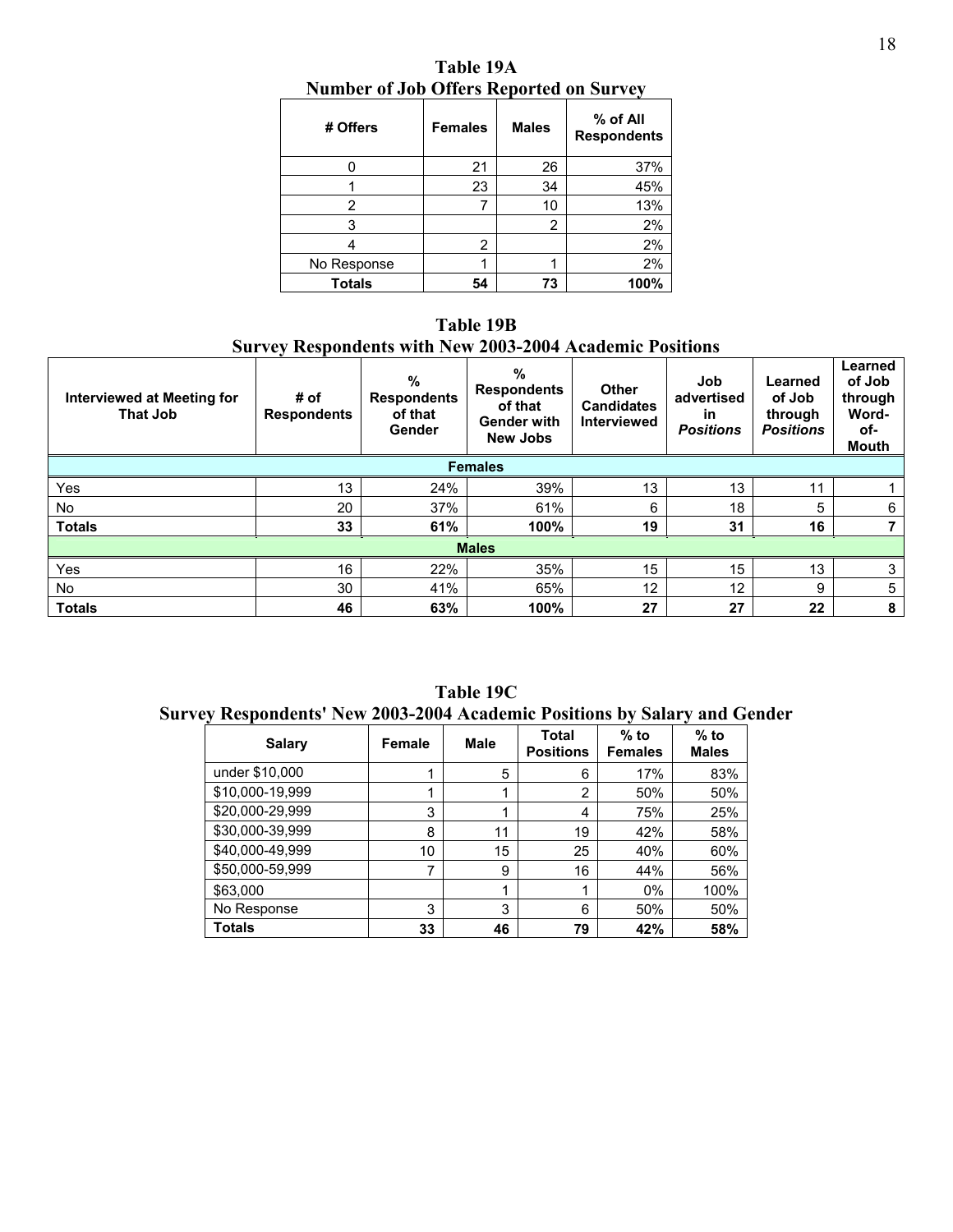**Table 19D Survey Respondents' New 2003-2004 Academic Positions by Type, Department, and Gender** 

| <b>Highest Degree</b><br><b>Offered by Hiring</b><br><b>Department</b> | adjunct | non-<br>tenure-<br>track | tenure-<br>track | <b>Tenured</b> | <b>Total</b><br><b>Positions</b> | $%$ of<br><b>Positions</b> | $%$ to<br><b>Females</b> | $%$ to<br><b>Males</b> |
|------------------------------------------------------------------------|---------|--------------------------|------------------|----------------|----------------------------------|----------------------------|--------------------------|------------------------|
|                                                                        |         |                          |                  |                |                                  |                            |                          |                        |
| Ph.D.                                                                  | 3       | 14                       | 11               |                | 29                               | 37%                        | 24%                      | 76%                    |
| M.A.                                                                   | ົ       | 6                        |                  |                | 15                               | 19%                        | 47%                      | 53%                    |
| B.A.                                                                   | 3       | 17                       | 8                |                | 28                               | 35%                        | 54%                      | 46%                    |
| Does not Offer Major                                                   | 2       |                          |                  |                | 3                                | 4%                         | 67%                      | 33%                    |
| Unknown                                                                |         | 3                        |                  |                | 4                                | 5%                         | 50%                      | 50%                    |
| <b>Totals</b>                                                          | 10      | 41                       | 27               |                | 79                               | 100%                       | 42%                      | 58%                    |
| % to Females                                                           | 40%     | 46%                      | 37%              | $0\%$          | 42%                              |                            |                          |                        |
| % to Males                                                             | 60%     | 54%                      | 63%              | 100%           | 58%                              |                            |                          |                        |

**Table 20A Inappropriate Interview Topics** 

|                                              |                  |                        | <b>Responses from Females</b> |           |                   | <b>Responses from Males</b> |                        |                     |                |                   |
|----------------------------------------------|------------------|------------------------|-------------------------------|-----------|-------------------|-----------------------------|------------------------|---------------------|----------------|-------------------|
| <b>Topics Raised in</b><br><b>Interviews</b> | not<br>mentioned | indirectly<br>broached | direct<br>questions           | advantage | dis-<br>advantage | not<br>mentioned            | indirectly<br>broached | direct<br>questions | advantage      | dis-<br>advantage |
| Race                                         | 53               |                        |                               |           |                   | 73                          |                        |                     |                |                   |
| Ethnicity                                    | 54               |                        |                               |           |                   | 72                          |                        |                     |                |                   |
| Religion                                     | 48               | 4                      | $\overline{2}$                | 3         |                   | 69                          |                        | 3                   |                | 3                 |
| Nationality                                  | 51               | $\overline{2}$         |                               |           | 2                 | 64                          | 4                      | 5                   | 3              | 3                 |
| <b>Political Views</b>                       | 52               | $\overline{2}$         |                               |           |                   | 70                          | 3                      |                     |                |                   |
| <b>Marital Status</b>                        | 51               |                        | $\overline{2}$                | 4         | 2                 | 65                          | 4                      | 4                   |                |                   |
| Sexual<br>Orientation                        | 54               |                        |                               |           |                   | 72                          |                        | 4                   |                |                   |
| Partner's<br>Willingness to<br>Relocate      | 50               | $\overline{2}$         | $\overline{2}$                | 3         |                   | 64                          | 6                      | 3                   |                | 3                 |
| Age                                          | 52               | 2                      |                               | 4         |                   | 68                          | 3                      | $\overline{2}$      | $\overline{2}$ | 2                 |
| Gender                                       | 50               | $\overline{2}$         | 2                             | 4         |                   | 73                          |                        |                     |                |                   |
| Children                                     | 52               | $\overline{2}$         |                               |           |                   | 69                          | 3                      | 1                   | $\overline{2}$ |                   |
| Physical<br>Condition/Health                 | 54               |                        |                               |           |                   | 73                          |                        |                     |                |                   |
| <b>Totals</b>                                | 621              | 18                     | 9                             | 14        | 9                 | 832                         | 24                     | 20                  | 10             | 11                |